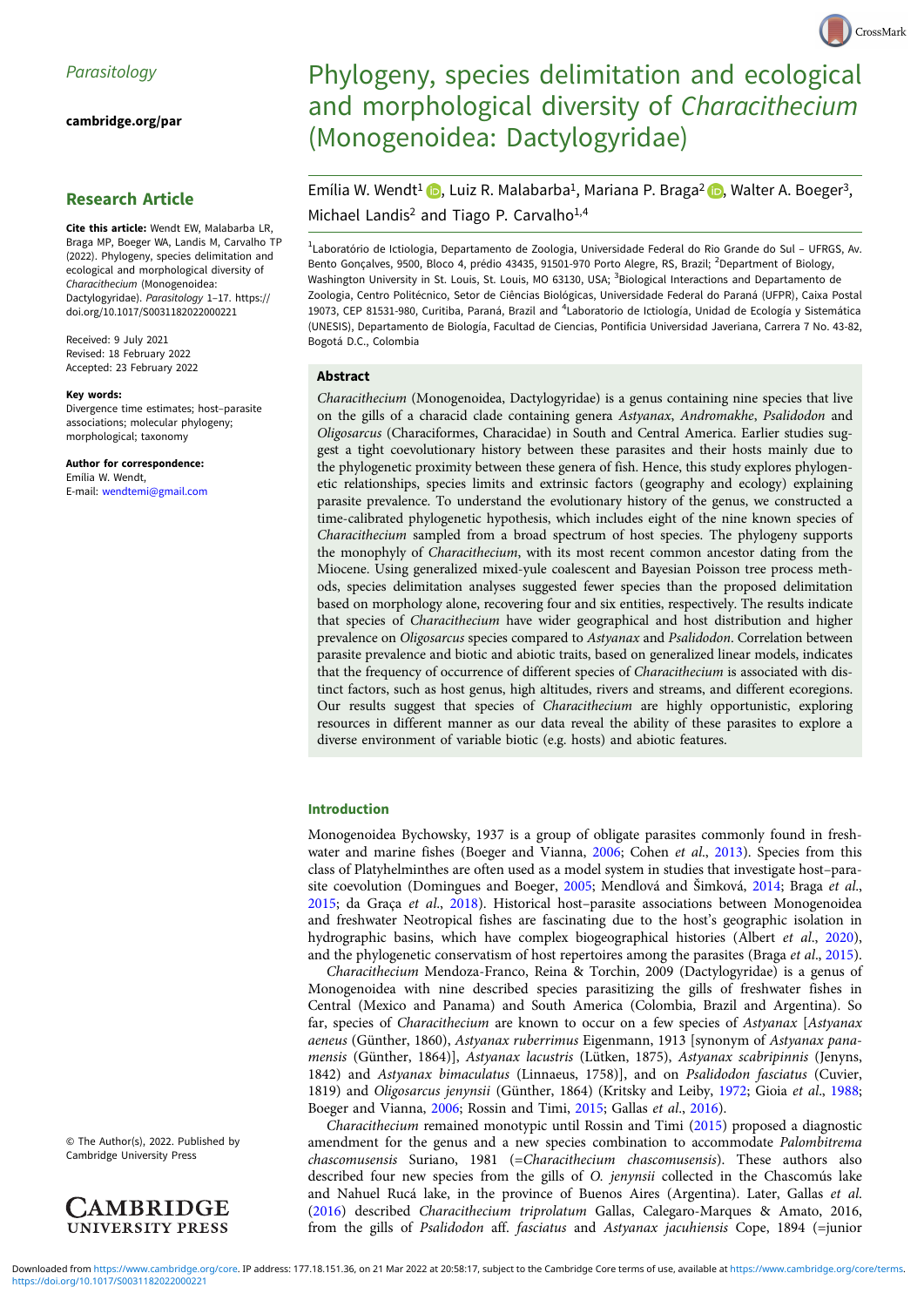synonym of A. lacustris) from the Guaíba lake, in Rio Grande do Sul State (Brazil). Recently, new studies have described two new species of Characithecium occurring on the gills of Astyanax and Psalidodon species in Brazil. Da Silva et al. ([2021\)](#page-15-0) described Characithecium bifurcuprolatum da Silva, da Silva & Yamada, 2021, and reported the occurrence of Characithecium costaricensis, both species found on the gills of A. bimaculatus in Northeast Brazil, and Zago et al. ([2021](#page-16-0)) described Characithecium paranapanemense Zago, Franceschini, Abdallahb, Müller & Azevedo, 2021 parasitizing the gills of Psalidodon paranae (Eigenmann, 1914) and Psalidodon bockmanni (Vari and Castro, 2007) collected in streams of the Middle Paranapanema river. This last article carried out morphological and molecular analyses to characterize the described species. In a molecular phylogeny using 28S rDNA, species of Dactylogyridae were included, as well as some samples of C. paranapanemense and C. costaricensis, where these two latter species were recovered as sister species in a clade closely related to species of Urocleidoides. However, a more comprehensive phylogeny for Characithecium, built to study the evolutionary history of the clade, is still needed.

The occurrence of Characithecium in phylogenetically close hosts led Rossin and Timi [\(2015](#page-16-0)) to highlight the possibility of coevolution between the species of parasites and their hosts. Recent studies recovered (Astyanax (Andromakhe (Oligosarcus + Psalidodon))) composing the Gymnocharacini tribe within Stethaprioninae, a species-rich subfamily within Characidae (Mirande, [2020;](#page-16-0) Terán et al., [2020](#page-16-0)). Oligosarcus is monophyletic, composed of 22 species, and distributed in river basins in southeastern South America (Ribeiro and Menezes, [2015](#page-16-0); Wendt et al., [2019\)](#page-16-0). On the contrary, Astyanax has long been recognized as a polyphyletic genus in Characidae, with some of its species having been recently transferred to the genera Psalidodon and Andromakhe to represent monophyletic genera (see Mirande, [2020;](#page-16-0) Terán et al., [2020](#page-16-0)). Wendt et al. [\(2019](#page-16-0)) recently studied the phylogenetic relationships, divergence times and biogeography of Oligosarcus species, including an extensive outgroup formed by several species currently referred to Astyanax and Psalidodon. According to this reconstruction, the most recent common ancestor of Oligosarcus inhabited drainages in the Brazilian crystalline shield (which included the Upper Paraná river basin and coastal region drainages of Brazil) in the Pliocene (∼5 Ma), and the biogeographical history of this genus was influenced by sea-level changes during the Pleistocene and the formation of barriers (waterfalls) in the Paraná river basin (Wendt et al., [2019](#page-16-0)).

The complex evolutionary history of Oligosarcus directly reflects the changes in drainage configurations that occurred in the southeastern region of South America (Ribeiro, [2006](#page-16-0); Wendt et al., [2019](#page-16-0)). Vicariant events were likely responsible for the current allopatric distribution of most lineages of Oligosarcus, and subsequent dispersion events resulted in secondary contact and sympatry in some groups of the genus (Wendt et al., [2019](#page-16-0)). These events of separation and connection of lineages within Oligosarcus may have influenced the diversity and evolutionary history of the parasites occurring in these fishes. Furthermore, species of the clade containing Oligosarcus, Astyanax, Andromakhe and Psalidodon have relatively broad ecological requirements in freshwaters (Costa-Pereira et al., [2016](#page-15-0); Wendt et al., [2019\)](#page-16-0), with species variably occurring in distinct habitats (e.g. rivers, streams and lakes) and in distinct portions of drainages (e.g. headwaters and lowlands).

A wide range of evolutionary characteristics observed in these fishes and the complex host–parasite relationship make Characithecium and its host's excellent models for coevolutionary studies. Furthermore, a detailed study on the geographic distribution of Characithecium and the occurrence of these parasites in

different hosts can be analysed following the assumptions of the Stockholm paradigm (Hoberg and Brooks, [2015\)](#page-15-0). The Stockholm paradigm is a theoretical concept that uses several ecological processes, such as ecological fitting, oscillation and taxon pulse, to explain how the host–parasite relationship evolves, where new hosts (=resources) can be added or lost over evolutionary time. Thus, this new concept resolved the parasite paradox (Agosta et al., [2010\)](#page-15-0) since specialist parasites are widely found in nature even so, several phylogenetic and coevolutionary studies demonstrate high levels of host switching. After the proposal of the Stockholm paradigm, it was possible to understand better that parasites can promptly colonize new hosts when given an opportunity. Therefore, the broad ecologies and geographic distributions of the species of Oligosarcus, Astyanax, Andromakhe and Psalidodon may provide opportunities for parasites, including Characithecium, to colonize new hosts (Araujo et al., [2015;](#page-15-0) Hoberg and Brooks, [2015;](#page-15-0) Brooks et al., [2019;](#page-15-0) Agosta and Brooks, [2020](#page-15-0)).

Hence, this study evaluates the evolutionary history and diversification of species of Characithecium. Phylogenetic relationships and species limits were evaluated based on molecular data, species distribution (both in geographical space and among hosts) and was tested if parasite prevalence could be predicted by ecological characteristics.

#### Materials and methods

# Parasite sampling

The host sampling consisted mainly of numerous specimens from scientific collections which had already been collected previously. In addition, when necessary, new collections were carried out to cover sampling gaps. Therefore, the samples come from 2009 to 2019 and refer to different seasons of the year. Parasites collected from fish specimens were fixed and preserved in 96% alcohol for molecular analyses, and parasites found in specimens fixed in formalin 10% and preserved in 70% alcohol were used for morphological identification and to assemble permanent slides. Host specimens deposited in the following ichthyological collections were examined: Coleção de Peixes do Departamento de Zoologia e Botânica da Universidade Estadual Paulista, São José do Rio Preto (DZSJRP); Laboratório de Biologia e Genética de Peixes da Universidade Estadual Paulista, Botucatu (LBP); Museu de Ciências e Tecnologia da Pontifícia Universidade Católica do Rio Grande do Sul, Porto Alegre (MCP); Museu de Zoologia da Universidade Estadual de Londrina, Londrina (MZUEL); Coleção de Peixes do Departamento de Zoologia da Universidade Federal do Rio Grande do Sul, Porto Alegre (UFRGS) and Coleção Zoológica da Universidade Federal do Mato Grosso do Sul, Campo Grande (ZUFMS). Additional host specimens have recently been collected in field expeditions to fill gaps in host–species representation and their geographic distribution. These specimens were euthanized in a solution containing Eugenol (following Lucena et al., [2013\)](#page-15-0) and then fixed and preserved in 96% alcohol. Collection permits were given by Instituto Chico Mendes de Conservação da Biodiversidade (ICMBio) to LRM (SISBIO No. 12038-1). Applicable institutional guidelines for the care and use of animals were followed and approved by the Ethics Committee of the Universidade Federal do Rio Grande do Sul (Porto Alegre, Brazil; CEUA-32283).

For evaluation of host–parasite relationships, we examined 351 specimens of fishes representing 17 species of Oligosarcus and 124 specimens representing nine species of Astyanax and six of Psalidodon from different geographic regions. Astyanax and Psalidodon belong to clades that are closely related and often sym-patric to Oligosarcus species (Wendt et al., [2019\)](#page-16-0). For parasite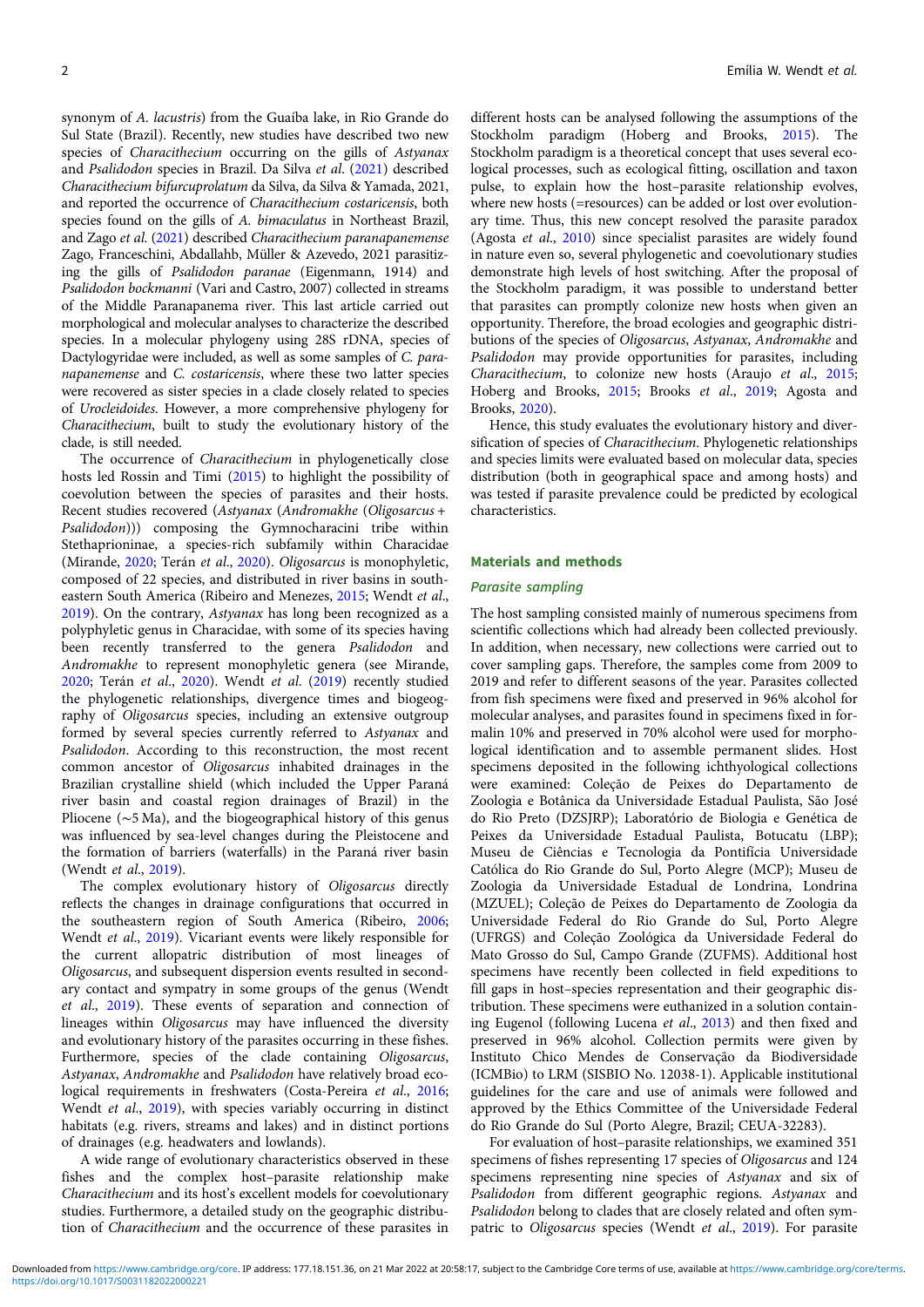removal, the gills were intensively washed with 96% alcohol bursts using a syringe, and whenever possible, gill arches were carefully dissected and analysed. Then, parasite specimens were stored in vials containing 96% alcohol and kept in a freezer at −4 °C. Part of these parasite specimens (fixed in formalin 10%) was mounted on permanent slides using Hoyer, and identified to the species level, using an Olympus BX51 microscope, following morphological characteristics given by Mendoza-Franco et al. ([2009](#page-16-0)), Rossin and Timi [\(2015](#page-16-0)) and Gallas et al. [\(2016\)](#page-15-0). In addition to using the original descriptions, all the material was carefully compared with the voucher specimens of C. triprolatum (deposited in the helminthological collection of UFRGS) and from photos of the holotypes of the species C. chascomusensis, Characithecium chelatum, Characithecium longianchoratum, Characithecium robustum and Characithecium quadratum provided by Dr Lia Lunaschi, curator of the helminthological collection at Colecc de Invertebrados del Museo de La Plata, FCNyM-UNLP. Characithecium species were determined based on diagnostic characters such as the size and shape of the sclerotized parts of the attachment organ (haptor) and the reproductive organs (male copulatory complex and vaginal opening). Other parasite specimens (fixed in 96% alcohol) were used in molecular analysis, so they were mounted on a temporary glass slide containing glycerin and identified to the species level. Then, a permanent slide was designated as a paragenophore, to represent the sample used in molecular analyses. The paragenophores were mounted in Hoyer mounting medium (Humason, [1979\)](#page-15-0) and deposited in the helminthological collection of the Instituto Oswaldo Cruz, Rio de Janeiro, Brazil (CHIOC) and helminthological collection of the Instituto de Biociências da Universidade Federal do Rio Grande do Sul (UFRGS; Table S1).

# DNA extraction, polymerase chain reaction (PCR) and sequencing

Most of the examined samples were from museum-preserved material, which allowed us to have extensive sampling, but required specific activities during molecular processing to avoid DNA loss. Characithecium specimens were removed and sequenced from Oligosarcus and Astyanax hosts given that the examined Psalidodon specimens were fixed only in formalin, making it difficult for DNA extraction. DNA was extracted from individual parasites  $(n = 35)$  according to the simplified method described by Tkach and Pawlowski [\(1999](#page-16-0)), which was designed to result in minimal DNA loss. The DNA of seven of the nine species described for Characithecium was extracted and amplified: C. costaricensis, C. chascomusensis, C. chelatum, C. longianchoratum, C. quadratum, C. robustum and C. triprolatum.

Furthermore, regarding the two species recently described for Characithecium, only C. paranapanemense has sequences of 28S rDNA deposited in GenBank and these sequences were properly included in the phylogenetic analysis (GenBank accession numbers: MZ408907, MZ408902 and MZ408908). Two ribosomal nuclear genes were amplified, 28S rDNA and 18S rDNA. The primers C1 (5′ ACCCGCTGAATT TAAGCAT 3′ ) and C3 (5′ CTCTTCAGAGTACTTTTCAAC 3′ ) were used to amplify a fragment of approximately 400 bp of 28S rDNA (Mollaret et al., [2000\)](#page-16-0). After several efforts to amplify the 18S rDNA using primers available in the literature (e.g. Littlewood and Olson, [2001\)](#page-15-0), we were not successful. Therefore, a new primer was designed to amplify the 18S rDNA region. These new primers – 18S rDNA: 188F (5′ TGACGTTGGATGTCAGACGG 3′ ) and 18S rDNA: 486R (5′ TAGTTTGTC TGGCGACGGTC 3′ ) – were used to amplify a fragment of approximately 478 bp of 18S rDNA. These primers were developed based on a sequence of the Dactylogyridae Diaphorocleidus armillatus Jogunoori,

Kritsky, and Venkatanarasaiah, 2004 (GenBank accession number: KT597997.1). Primer3Plus software (Untergasser et al., [2007](#page-16-0)) was used, and the quality of the primer was tested in software NetPrimer ([http://www.premierbiosoft.com/netprimer/](http://www.premierbiosoft.com/netprimer/netprlaunch/netprlaunch.html) [netprlaunch/netprlaunch.html\)](http://www.premierbiosoft.com/netprimer/netprlaunch/netprlaunch.html).

The PCR programme for 28S rDNA was as follows: 5 min at 95 °C, followed by 40 cycles of 1 min at 94 °C, 1 min at 45 °C, 2 min at 72 °C and completed with 7 min at 72 °C. The PCR programme for 18S rDNA was as follows: 5 min at 95 °C, followed by 40 cycles of 1 min at 95 °C, 45 s at 50 °C, 1 min at 72 °C and finally 5 min at 72 °C. Each amplification reaction contained  $3-5 \mu L$  template DNA,  $3 \text{ mM } MgCl_2$ ,  $1 \times$  PCR buffer (Invitrogen, Massachusetts, USA), 0.5 pmol each primer, 0.4 mM dNTP and 1 U platinum Taq polymerase (Invitrogen) in a total volume of  $25 \mu L$ . PCR products were checked by electrophoresis in agarose gel, purified using ExoSap (Exonuclease I and Shrimp Alkaline Phosphatase GE Healthcare®, Piscataway, NJ, USA) and sequenced in both directions by ACTGene (Porto Alegre, Brazil). Forward and reverse sequences were visually inspected, edited using software Geneious 8.0 (Kearse et al., [2012](#page-15-0)) and aligned using default parameters of the algorithm MAFFT (Katoh et al., [2002](#page-15-0)), available on the GUIDANCE server [\(http://guidance.tau.ac.il/;](http://guidance.tau.ac.il/) Penn et al., [2010\)](#page-16-0), that guides the removal of parts of the alignment that showed low reliability. The sequences of 28S rDNA and 18S rDNA of Characithecium species were deposited in GenBank (Table S1). The pairwise genetic distances were calculated in Geneious 8.0 (Kearse et al., [2012](#page-15-0)) using the Tamura–Nei model (Tamura and Nei, [1993](#page-16-0); Table S2).

# Phylogenetic reconstruction and divergence time estimation

Bayesian inference was performed using BEAST2 v2.5.1 (Bouckaert et al., [2014](#page-15-0)) to estimate phylogenetic relationships of the gene tree for 28S rDNA (the most densely sampled marker). Nucleotide substitution models for 28S rDNA and 18S rDNA genes were evaluated using PartitionFinder v1.1.1 (Lanfear et al., [2012\)](#page-15-0). For the gene tree analysis of the 28S rDNA, the birth–death model was set as a tree prior, and the relaxed lognormal clock was used as the clock model. The analysis ran for 10 000 000 generations, sampling every 1000 generations and species of Dactylogyridae selected from GenBank were used as outgroup (Table S1).

Using this single gene (28S rDNA) dataset, a molecular time divergence analysis was conducted in BEAST v2.5.1 (Bouckaert et al., [2014\)](#page-15-0). For that, we used the evolutionary rate of the 28S rDNA proposed to Proseriata (Platyhelminthes; Scarpa et al., [2015](#page-16-0)). A relaxed lognormal clock model was set, with an evolutionary rate of 0.005 mutations per million years for the 28S rDNA. The birth–death model was used as a tree prior (Nee et al., [1994](#page-16-0)).

Species Tree analysis using both markers (28S rDNA and 18S rDNA) was conducted. Specimens of Jainus and Cacatuocotyle were included as outgroups. The birth–death model was set as the tree prior, and the relaxed clock was configured as the clock model. The analysis was conducted with two runs of four chains conducted simultaneously for 5 000 000 generations with a sample frequency of 500 generations. The StarBEAST 2.5 template (Heled and Drummond, [2010](#page-15-0)) was used and the relaxed clock and birth–death tree models were linked to 28S rDNA and 18S rDNA datasets. The Species Tree analysis was conducted with two different approaches. First, an analysis without prior calibrations for date estimates on internal nodes. Then, an analysis using prior calibration dates on nodes based on divergence time estimations from the 28S rDNA dataset (see divergence time estimate analysis above). For that, three nodes that were congruent with the gene tree analysis (28S rDNA) were dated using minimum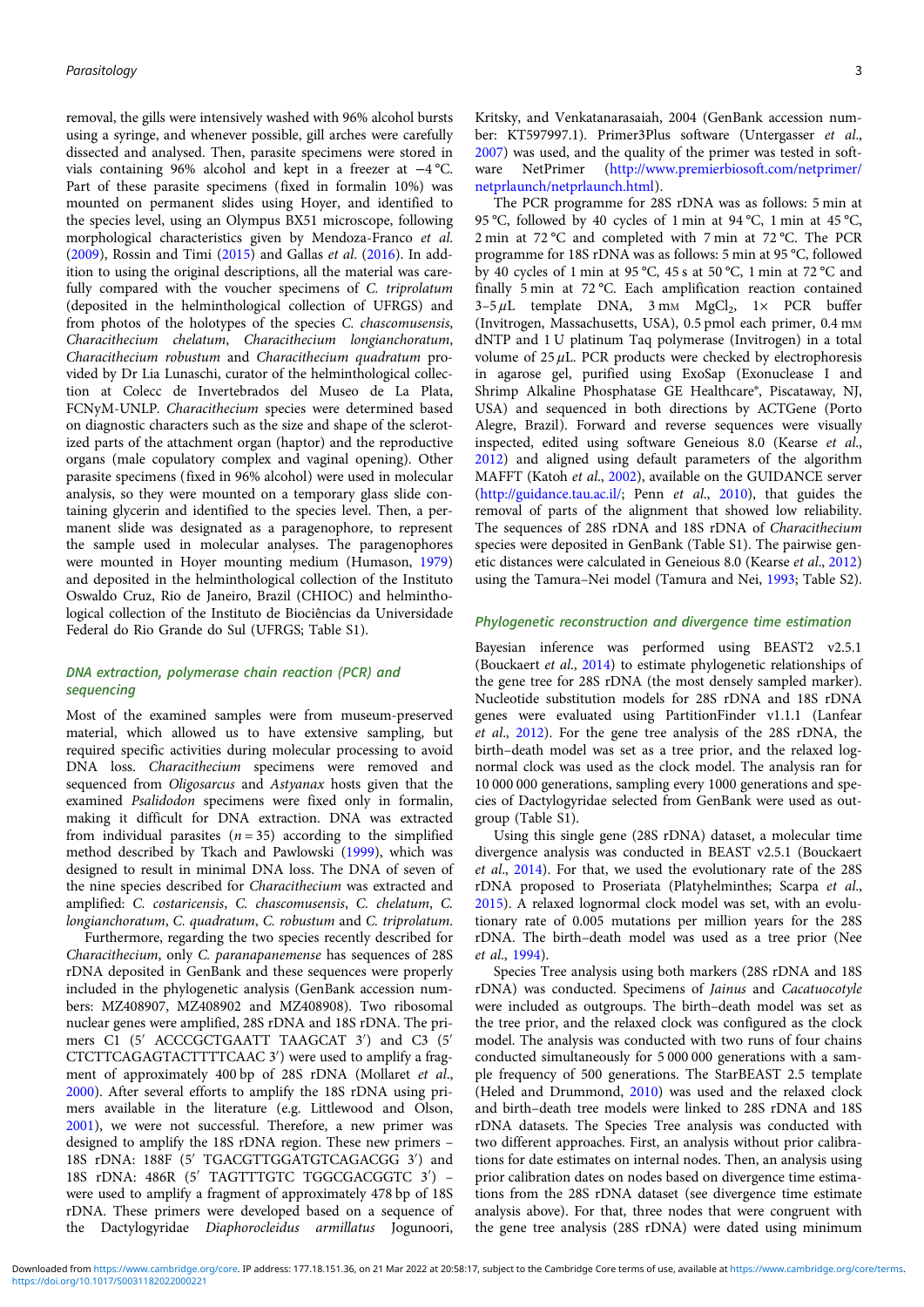age with standard deviation and using normal priors in order to calibrate the respective nodes as follows: (1) Characithecium node  $(12.20 \pm 2.6 \text{ Ma of standard deviation})$ , (2) the node formed by C. triprolatum, C. quadratum and C. paranapanemense  $(1.46 \pm$ 0.6 Ma standard deviation) and (3) the node formed by C. costaricensis (C. longianchoratum (C. chelatum (C. chascomusensis + C. robustum)))  $(6.08 \pm 1.8 \text{ Ma standard deviation})$ . The minimum age and standard deviation were obtained from the 28S rDNA tree dated from the evolutionary rate of this marker.

Morphological diagnostic traits of each species (Mendoza-Franco et al., [2009](#page-16-0); Rossin and Timi, [2015](#page-16-0); Gallas et al., [2016\)](#page-15-0) were the criteria for grouping specimens into putative species in the Species Tree analysis. The analysis ran for 15 000 000 generations with a sample frequency of 1500 generations. All these analyses were implemented with XSEDE (3.2.6) in the CIPRES portal (Miller et al., [2010](#page-16-0)).

For all the Bayesian analyses mentioned above, we inspected stationary posterior probabilities using Tracer v1.6 (Rambaut et al., [2014\)](#page-16-0) and checked for effective sample size's above 200. The first 10% of the trees were discarded as burn-in, and the remaining trees were summarized using the maximum clade credibility tree function in TreeAnnotator 2.4.3 (Bouckaert et al., [2014\)](#page-15-0).

#### Species delimitation

Species-delimitation analyses were carried out and contrasted with the current proposed morphological delimitations, using variable characteristics within Characithecium, which distinguish one species from another (summarized in Table S3). We observed the morphology (shape of the sclerotized pieces) from the collected specimens (our examined material) and compared them with the literature information (Mendoza-Franco et al., [2009](#page-16-0); Rossin and Timi, [2015](#page-16-0); Gallas et al., [2016\)](#page-15-0). Species-delimitation analyses using a single locus were carried out with the generalized mixed-yule coalescent (GMYC) method (Pons et al., [2006](#page-16-0); Fujisawa and Barraclough, [2013\)](#page-15-0) and the Bayesian implementation of the Poisson tree processes (bPTP) method (Zhang et al., [2013\)](#page-16-0). According to Zhang et al. ([2013\)](#page-16-0), these two methods of species delimitation differ in that GMYC uses branch lengths (timed divergences) to identify when divergence times more closely resemble coalescence events rather than speciation events, while bPTP uses the number of substitutions. As the input tree for the GMYC, we used the summarized ultrametric tree that was reconstructed using the 28S rDNA gene in BEAST2 v.2.5.1. The GMYC analysis was carried out in the R package 'Splits' (Ezard et al., [2009](#page-15-0)) with a single threshold. The bPTP analysis was carried out on the online server [\(https://species.h-its.org/](https://species.h-its.org/)) using the unrooted tree, following the default parameters (with 100 000 generations), and using the summarized (not ultrametric) 28S rDNA tree reconstructed using MrBayes 3.2.2 (Ronquist et al., [2012\)](#page-16-0). For this tree, we set  $K80 + G$  as the nucleotide substitution model (as proposed by PartitionFinder) and conducted two simultaneous runs of four chains over 10 000 000 generations, sampling every 1000 generations.

#### Occurrence and ecological traits of Characithecium

After the collection and subsequent species determination of parasites, we characterized each species of Characithecium based on: (1) host genus; (2) host species; (3) prevalence in each host species, i.e. the percentage of examined host specimens that contained the focal parasite species (Bush et al., [1997\)](#page-15-0); (4) parasite geographic distribution, which includes country, state, river basin, freshwater ecoregion and if it belongs to coastal and/or continental basins; (5) altitude of occurrence (in metres) and (6) categorical habitat type (river, stream, lake or a combination of those).

Table 1. Models created with ecological variables used to explain parasite prevalence from GLM analysis

| Model          | Variables included                                  | Number of<br>variables |
|----------------|-----------------------------------------------------|------------------------|
| M <sub>0</sub> | Null model                                          |                        |
| M <sub>1</sub> | Host + altitude class + habitat type +<br>ecoregion | 4                      |
| M <sub>2</sub> | Host + altitude class + habitat type                | 3                      |
| M <sub>3</sub> | Host + altitude class                               | 2                      |
| M4             | Host                                                | $\mathbf{1}$           |
| M <sub>5</sub> | Host + habitat type                                 | $\overline{2}$         |
| M <sub>6</sub> | Host + ecoregion                                    | $\overline{2}$         |
| M <sub>7</sub> | Altitude class + habitat type +<br>ecoregion        | 3                      |
| M <sub>8</sub> | Altitude class + habitat type                       | $\overline{2}$         |
| M9             | Altitude class + ecoregion                          | $\overline{2}$         |
| M10            | Habitat type + ecoregion                            | $\overline{2}$         |
| M11            | Altitude class                                      | $\mathbf{1}$           |
| M12            | Habitat type                                        | $\mathbf{1}$           |
| M13            | Ecoregion                                           | $\mathbf{1}$           |

It was tested whether some biotic and abiotic variables explain the prevalence of each species of Characithecium. Generalized linear models (GLMs) were used for this analysis, using the binomial distribution (recommended for data with proportions, such as prevalence). In total, 13 models were created (M1–M13) with interactions between one or more of the following four variables: (1) geographic distribution – ecoregion, (2) habitat type, (3) altitude class and (4) host genus – as a proxy for host phylogeny (Table 1; [Fig. 1\)](#page-4-0). For the GLM analysis, the altitude values were divided into four classes that were discretized based on gaps in the observed altitude values among hosts and parasites, generating the following altitude classes: class  $1 = 0-100$  m, class  $2 = 101-$ 400 m, class  $3 = 401 - 800$  m, class  $4 =$  more than 801 m. We followed the Freshwater Ecoregions of the World (FEOW) proposed by Abell et al. [\(2008](#page-15-0)) for ecoregion delimitation. In addition, we tested the null model (M0), where the prevalence of the parasite species was not associated with any of the above variables. We used Akaike's information criterion (AICc) to select the model (s) that best explained the observed patterns, where models with ΔAICc ⩽ 2 were considered to perform equally well (Burnham and Anderson, [2002\)](#page-15-0). Finally, we applied analysis of variance (ANOVA) with error type III (ideal for unbalanced data) to test the significance for each best model selected, using an  $\alpha$ -value of 0.05.

#### Results

# Phylogenetic relationships, divergence time estimates and species delimitations

The fragment of the 28S rDNA (∼400 bp) was composed of 38 individuals of Characithecium, while for 18S rDNA, which corresponded to the longest region (∼478 bp), was successfully amplified for only nine individuals, representing four species of Characithecium. The K80 + G model was selected as the best substitution model for the 28S rDNA, while the TrNef model was selected for the 18S rDNA. The 28S rDNA fragment presented greater genetic variation compared to 18S rDNA, with 141 and 25 mutations and 92 parsimony informative sites contrasting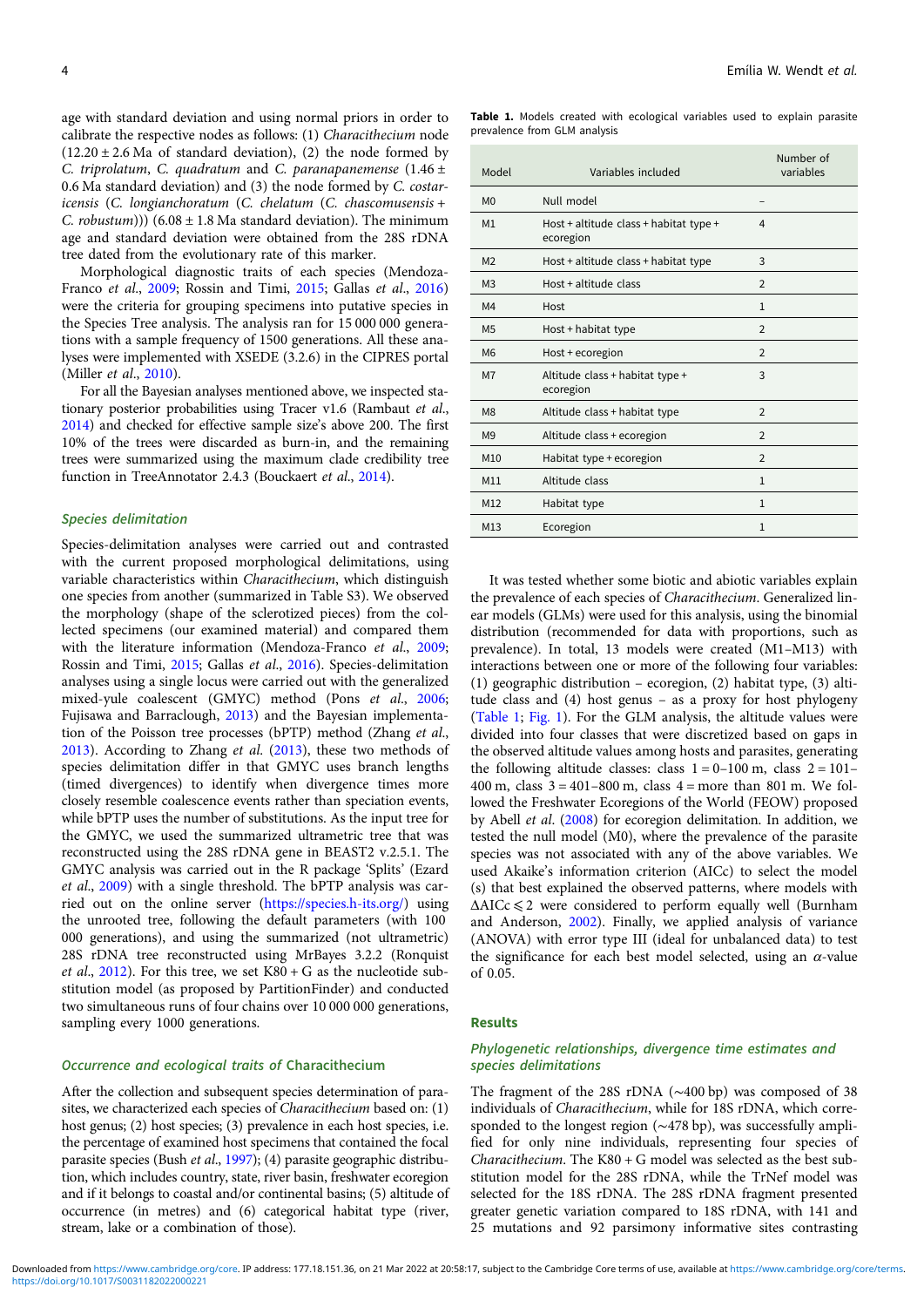<span id="page-4-0"></span>

Fig. 1. Schematic representation of variables used to explain parasite prevalence from GLM analysis, with competing models explaining the parasite species prevalence. Map locating the ecoregions, which correspond to the study area in southeastern South America. Ecoregion abbreviations: LPatos, Laguna dos Patos; TrMa, Tramandaí-Mampituba; SMA, southeastern Mata Atlântica; RI, Ribeira de Iguape; FLU, Fluminense; PS, Paraíba do Sul; NMA, northeastern Mata Atlântica; SF, São Francisco; UP, Upper Paraná; LP, Lower Paraná; IG, Iguaçu; PA, Paraguay; CB, Chaco; UU, Upper Uruguay; LU, Lower Uruguay.



Fig. 2. Calibrated ultrametric hypothesis for species of Characithecium, together with other Dactylogyridae species, based on Bayesian inference to 28S rDNA fragment. Time estimation (median age in Ma) is represented by values above branches and posterior probabilities above 0.5 are shown below branches.

with only 19 in the 18S rDNA. The mean genetic distance (P-distance) between the sequences of 28S rDNA was 0.101 contrasting with 0.024 in the 18S rDNA and base frequency was  $A =$ 27.9%,  $C = 20.3$ %,  $G = 28.6$ %,  $T = 23.2$ % and for 28S rDNA  $A =$ 22.9%,  $C = 20.4$ %,  $G = 29.0$ % and  $T = 27.7$ %. Overall, intraspecific uncorrected P-distances ranged from 0 to 1.15%, while the interspecific distances ranged from 0.31 to 14.12% (Table S2).

The phylogenetic reconstruction based on the 28S rDNA recovered Characithecium as monophyletic with high node support (PP = 0.92; Fig. 2). Given the available data, *Characithecium* was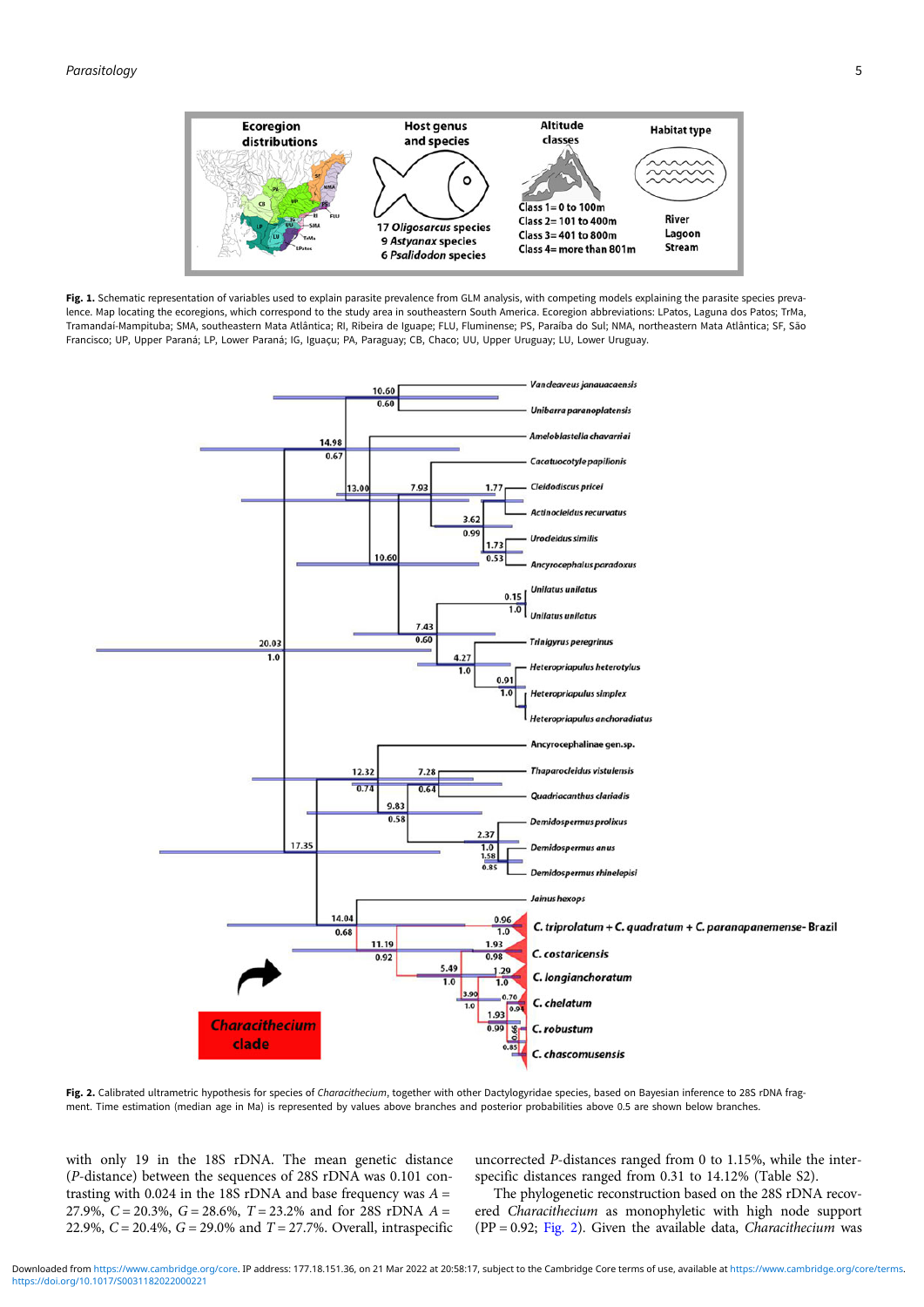<span id="page-5-0"></span>

Fig. 3. Phylogenetic hypothesis for Characithecium species based on 28S rDNA (left phylogram). Species delimitations on the right using the GMYC model and the bPTP model. Terminals in the Characithecium phylogeny include the name of the species of Characithecium and the name of the host in which the parasite individual was found. Posterior probabilities above 0.5 are shown below branches.

estimated to be a sister group to Jainus hexops, and these two genera are a sister group to a large clade of Dactylogyridae [\(Fig. 2\)](#page-4-0). Within Characithecium, specimens were grouped in reciprocally monophyletic groups that supported the morphologically determined species relationships (Fig. 3), except for three species (C. triprolatum, C. quadratum and C. paranapanemense). Individuals from these three species share a most recent common ancestor (with high support), but samples show no reciprocal monophyly. We recovered a larger clade with the remaining five species of the genus with high support ( $PP = 1.0$ ), being composed of C. cost $aricensis + (C. longianchoratum + (C. chelatum + (C. robustum + C.$ chascomusensis))). The Species Tree analysis revealed a similar topology of the gene tree analysis (28S rDNA), with high support values for most clades. The Species Tree analysis revealed C. paranapanemense as a sister species of the clade composed of C. triprolatum and C. quadratum (PP = 1.0; [Fig. 4\)](#page-6-0).

The non-monophyly of C. paranapanemense, C. triprolatum and C. quadratum, observed in the molecular analysis, is inconsistent with the morphological data (Table S3). Characithecium triprolatum and C. quadratum differ in several ways, such as posteromedial projection in ventral bar (present in C. triprolatum vs absent in C. quadratum); medial suture in ventral bar (absent in C. triprolatum vs present in C. quadratum); accessory piece of

male copulatory organ (MCO) shape (pincer-shaped in C. triprolatum vs clamp-shaped in C. quadratum) and vaginal opening (ventral in C. triprolatum vs marginal in C. quadratum; Table S3). On the contrary, C. paranapanemense have a similar morphology to C. triprolatum, but differs from this species mainly because it has a ventral bar with irregular anterior margin and a large posteromedial projection.

The divergence time estimates recovered that the origin of Characithecium diversification (i.e. its first-cladogenetic event) is dated back to approximately 11 Ma (95% highest posterior density  $(HPD) = 17.03 - 7.63$  Ma; [Figs 2](#page-4-0) and [4](#page-6-0)), which corresponds to the middle Miocene. It was estimated that the clade C. paranapanemense  $(C.$  triprolatum +  $C.$  quadratum) evolved approximately 0.96 Ma (95% HPD = 1.95–0.13 Ma). Characithecium costaricensis diverged from its sister group at around  $5.58$  Ma  $(95\%$  HPD =  $8.99-2.95$ Ma), and the divergence between C. robustum and C. chascomusensis was estimated at approximately 0.66 Ma (95% HPD = 1.95–0.01 Ma).

The results of the species-delimitation methods (GMYC and bPTP) based on a single locus did not recover the eight morphological entities presently recognized (Fig. 3). The species delimitation using the gene 28S rDNA supports four species in the GMYC analysis, while the bPTP analysis revealed six species (Fig. 3). Both methods indicate that C. paranapanemense, C. triprolatum and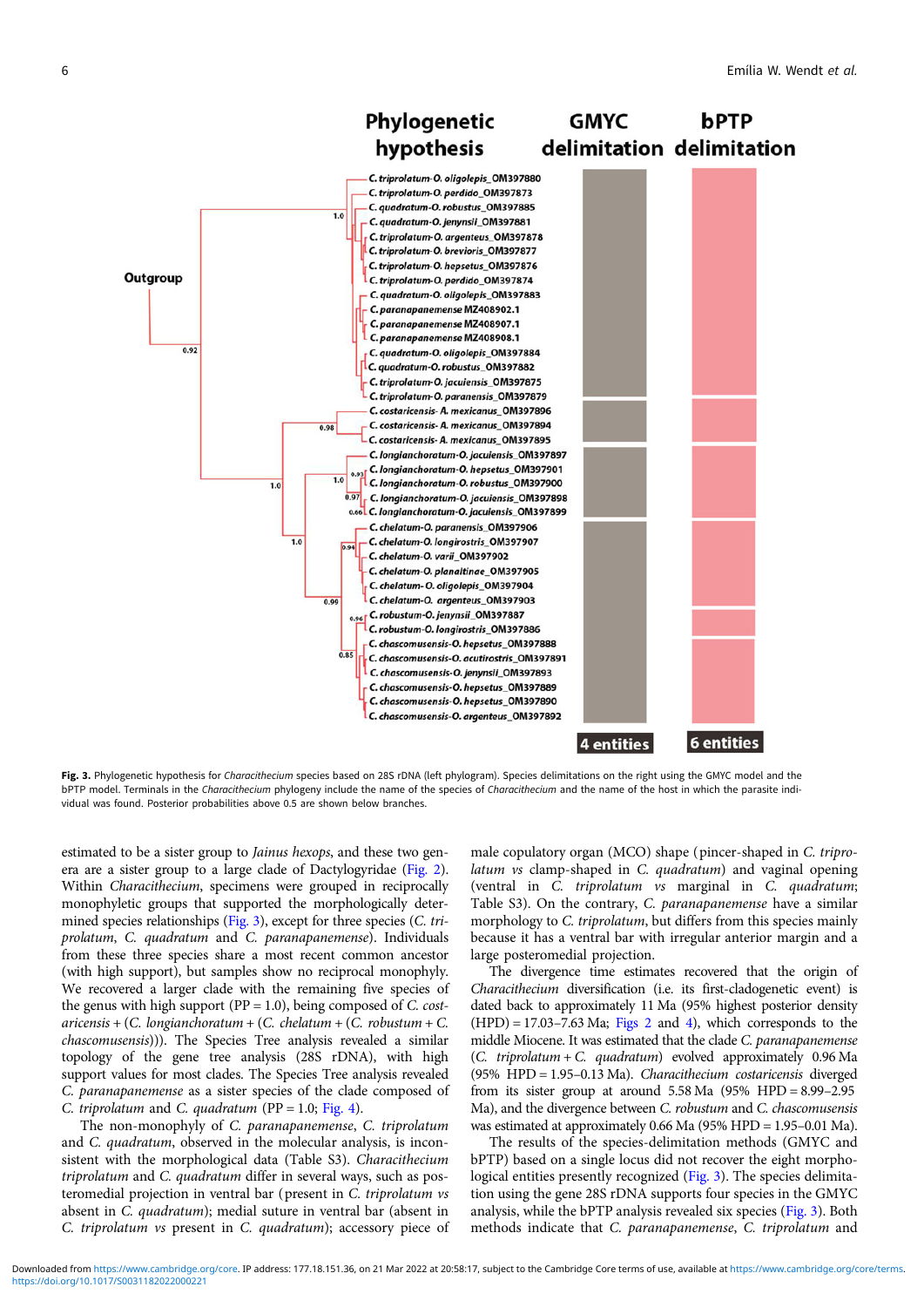<span id="page-6-0"></span>

Fig. 4. Time-calibrated Species Tree hypothesis for Characithecium species based on 28S rDNA and 18S rDNA. Values below branches represent posterior probabilities. Time estimation (median age in Ma) is represented by values above branches. Blue bars represent the variation (95%) of the estimated dates.

C. quadratum may represent the same taxonomical unit. In addition, the GMYC, contrasting with the bPTP, did not recover C. chelatum, C. robustum and C. chascomusensis as distinct species [\(Fig. 3\)](#page-5-0).

# Characithecium occurrences and ecological traits

New hosts and expanded geographic distributions were detected for the species of Characithecium ([Table 2\)](#page-7-0). This extensive host repertoire for the parasite genus contains 32 fish species, with most interactions occurring at low prevalence rates. Two species of parasites occur exclusively in the members of Oligosarcus (C. longianchoratum and C. robustum; [Table 2\)](#page-7-0). In general, Characithecium species have higher prevalence rates in the species of Oligosarcus compared to that in Astyanax or Psalidodon species, and each parasite species usually has a high prevalence in a single host species among all observed host species [\(Table 2\)](#page-7-0).

GLM analyses recovered that prevalence can be best explained by biotic and abiotic variables [\(Table 3\)](#page-13-0). Host genus shown to be the variable that best explains the distribution of C. costaricensis, with the highest prevalence being found in Astyanax species (M3 and M4; [Tables 2](#page-7-0) and [3\)](#page-13-0). The four variables together  $(M1 = host$ genus, altitude class, habitat type and ecoregion) were shown to better explain the distribution of C. chascomusensis (65%), with the highest prevalence being found in Oligosarcus species at higher altitudes (i.e. class  $3 = more than 401 m$ ), and in rivers in the coastal region of Brazil. Similarly, M1 was the model that best explained the distribution of C. quadratum (100%), with a higher prevalence in Oligosarcus, with distribution in La Plata river drainages.

The prevalences of C. robustum (76%) and C. triprolatum (73%) were best explained by habitat type and ecoregion (M10; [Table 3\)](#page-13-0). The high prevalence of C. robustum was associated with rivers in the Iguaçu ecoregion, whereas C. triprolatum presented higher prevalences in rivers in the Paraguay ecoregion. The high prevalence for C. longianchoratum was best explained by M6, associated with the Oligosarcus species and distributed in La Plata river drainages.

In addition, the GLM analysis revealed that altitude class and ecoregion better explained the distribution of C. chelatum (M3 = 63%), with higher prevalence at high altitudes (i.e. more than 401 m) and in La Plata river and Laguna dos Patos drainages ([Tables 2](#page-7-0) and [3\)](#page-13-0).

#### **Discussion**

#### Molecular phylogeny and species delimitations

The phylogenetic structure reconstructed for the available sequences of Characithecium spp. recognized a major clade of parasite species, which was composed of five of the eight Characithecium species studied here, which agree with the previous morphological delimitations (Rossin and Timi, [2015;](#page-16-0) Gallas et al., [2016](#page-15-0); Zago et al., [2021](#page-16-0)).

The species delimitations based on GMYC and bPTP support fewer species compared to the morphological delimitation based on a combination of diagnostic characters. This result may be a consequence of the low genetic variability of ribosomal genes for the level of resolution necessary to discriminate closely related entities (e.g. when compared to mitochondrial genes; Ruttkay et al., [1992](#page-16-0); Lemey et al., [2009](#page-15-0)). A larger number of species was estimated by bPTP compared to GMYC, which can be explained by the difference in how these species-delimitation methods work. While bPTP uses the number of nucleotide substitutions to model species boundaries, GMYC uses information from the distribution of divergence times, which can be influenced by how the phylogeny was time-calibrated (Zhang et al., [2013\)](#page-16-0). A recent study found contrasting results for nematode parasites, where both models (GMYC and bPTP) recovered a larger number of species than morphological delimitation (Qing et al., [2019](#page-16-0)). This later study used, in addition to 18S rDNA and 28S rDNA, fragments of internal transcribed spacer (ITS) and cytochrome C oxidase subunit 1 (COI), which may have contributed to recognizing putative genetic variability (Qing et al., [2019](#page-16-0)). ITS and COI are known to have greater variability than ribosomal fragments (Bueno-Silva, [2012](#page-15-0); Vanhove et al., [2013](#page-16-0)), where many studies also observed divergence between morphological and molecular data. For Monogenoidea, the vast majority of these studies reports a cryptic diversity, which is accessed after using more variable genes (Benovics et al., [2020](#page-15-0); Ondračková et al., [2020;](#page-16-0) Pinacho-Pinacho et al., [2021](#page-16-0)).

The recent diversification of some groups of Characithecium and the divergence between C. paranapanemense, C. triprolatum and C. quadratum are estimated to have occurred during the Pleistocene, which may contribute to these species going unrecognized by the delimitation methods using molecular data. Despite putative recent speciation, several morphological characters can distinguish C. triprolatum and C. quadratum, such as vaginal opening position (e.g. ventral in C. triprolatum vs marginal in C. quadratum) and characters related to the ventral bar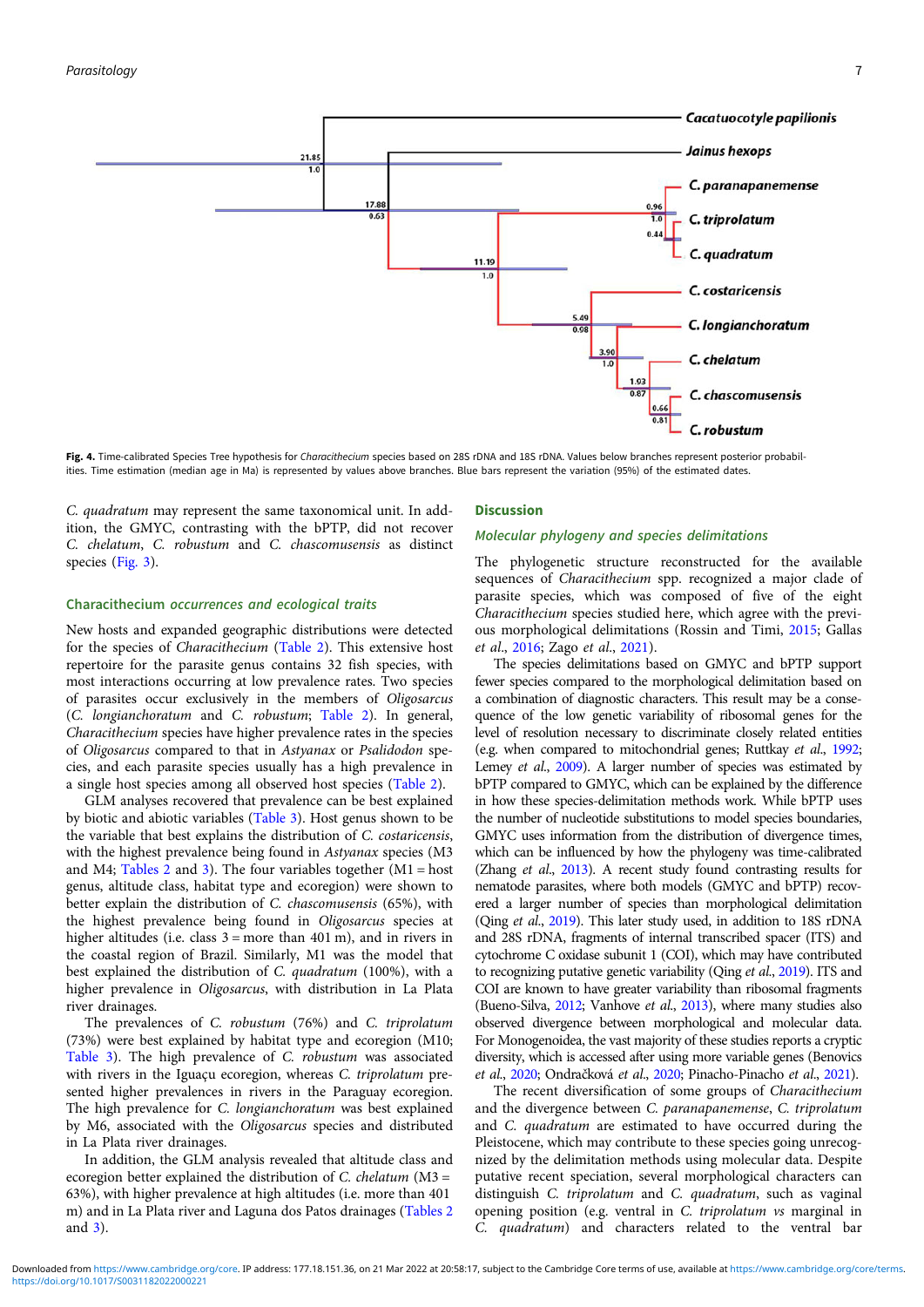<span id="page-7-0"></span>Table 2. Species of Characithecium parasitizing gills of Oligosarcus, Astyanax and Psalidodon species, with prevalence, ecology and geographic distribution of hosts in South and Central America, and host voucher where the was found. m, metres; Coa, coastal basins; Con, continental basin according to Wendt et al. ([2019](#page-16-0)); FEOW, Freshwater Ecoregions of the World according to Abell et al. ([2008](#page-15-0))  $\infty$ 

| Characithecium<br>species                                                      | Host species (no.<br>of specimens<br>analysed) | Parasite<br>prevalence<br>(hosts with<br>parasite) | Host vouchers                           | Country/state                                       | Hydrographic basin                     | <b>FEOW</b>                                   | Region            | Altitude<br>(m) | Water<br>body<br>type |
|--------------------------------------------------------------------------------|------------------------------------------------|----------------------------------------------------|-----------------------------------------|-----------------------------------------------------|----------------------------------------|-----------------------------------------------|-------------------|-----------------|-----------------------|
| Characithecium<br>costaricensis (type<br>species) (Price and<br>Bussing, 1967) | Oligosarcus<br>hepsetus (34)                   | $5.9\%$ (2)                                        | <b>UFRGS 26953</b>                      | Brazil - Santa<br>Catarina                          | Itajaí river                           | Southeastern Mata Atlantica                   | Coa               | 69              | River                 |
|                                                                                | Oligosarcus<br>macrolepis (9)                  | $11.1\%$ (1)                                       | ICTJ2018021901                          | Brazil - Minas<br>Gerais                            | Jequitinhonha river                    | Northeastern Mata Atlantica                   | Coa               | 723             | River                 |
|                                                                                | Astyanax<br>brachypterygium<br>(6)             | $50\%$ (3)                                         | <b>UFRGS21849,</b><br><b>UFRGS21881</b> | Brazil - Rio<br>Grande do<br>Sul                    | Taquari and Pelotas<br>rivers          | Laguna dos Patos, Upper<br>Uruguay            | Coa<br>and<br>Con | 1068-<br>1181   | River,<br>stream      |
|                                                                                | Astyanax<br>cremnobates (10)                   | 20% (2)                                            | <b>UFRGS18440</b>                       | Brazil - Rio<br>Grande do<br>Sul                    | Upper Maquiné river                    | Tramandaí-Mampituba                           | Coa               | 870             | River                 |
|                                                                                | Astyanax<br>mexicanus (11)                     | 36.4% (4)                                          | <b>UFRGS23111</b>                       | Mexico                                              | $\qquad \qquad -$                      | Lower Rio Grande-Bravo                        | $-$               | 772             | $\qquad \qquad -$     |
|                                                                                | Astyanax sp. (8)                               | 50% (4)                                            | <b>UFRGS19746</b>                       | Brazil - Minas<br>Gerais                            | Doce river                             | Northeastern Mata Atlantica                   | Coa               | 1175            | Stream                |
|                                                                                | Psalidodon<br>eigenmanniorum<br>(14)           | $7.1\%$ (1)                                        | <b>UFRGS17263</b>                       | Brazil - Rio<br>Grande do<br>Sul                    | Tramandaí river                        | Tramandaí-Mampituba                           | Coa               | 12              | Lagoon                |
|                                                                                | Psalidodon xiru (8)                            | 25% (2)                                            | <b>UFRGS21975,</b><br><b>UFRGS21983</b> | Brazil - Rio<br>Grande do<br>Sul                    | ljuí and Maquiné<br>rivers             | Tramandaí-Mampituba,<br>Lower Uruguay         | Coa               | $54 - 127$      | River,<br>stream      |
|                                                                                | Psalidodon rivularis<br>(8)                    | $12.6\%$ (1)                                       | <b>UFRGS11261</b>                       | Brazil - Minas<br>Gerais                            | Preto river                            | São Francisco                                 | Con               | 692             | Stream                |
| Characithecium<br>chascomusensis<br>(Suriano, 1981)                            | Oligosarcus<br>acutirostris (38)               | $21.1\%$ (8)                                       | UFRGS22533,<br>LBP10185                 | Brazil - Bahia<br>and Minas<br>Gerais               | Santo Antonio and<br>Mucuri rivers     | Northeastern Mata Atlantica                   | Coa               | $41 - 174$      | River                 |
|                                                                                | Oligosarcus<br>argenteus (36)                  | $8.3\%$ (3)                                        | CT1085, CT1089,<br>LBP17391             | Brazil - Minas<br>Gerais                            | Doce and Upper São<br>Francisco rivers | Northeastern Mata Atlantica,<br>São Francisco | Coa<br>and<br>Con | 663-980         | River,<br>lagoon      |
|                                                                                | Oligosarcus<br>bolivianus (4)                  | 75% (3)                                            | ANSP68814,<br><b>UFRGS27395</b>         | Bolivia,<br>Argentina                               | Bermejo river                          | Chaco                                         | Con               | $609 -$<br>2200 | River,<br>stream      |
|                                                                                | Oligosarcus<br>brevioris (23)                  | 21.7% (5)                                          | <b>UFRGS14994,</b><br><b>UFRGS24268</b> | Brazil - Rio<br>Grande do<br>Sul, Santa<br>Catarina | Uruguai and Canoas<br>rivers           | Upper Uruguay                                 | Con               | 700-792         | River,<br>stream      |

Emília W. Wendt Emilia W. Wendt et al.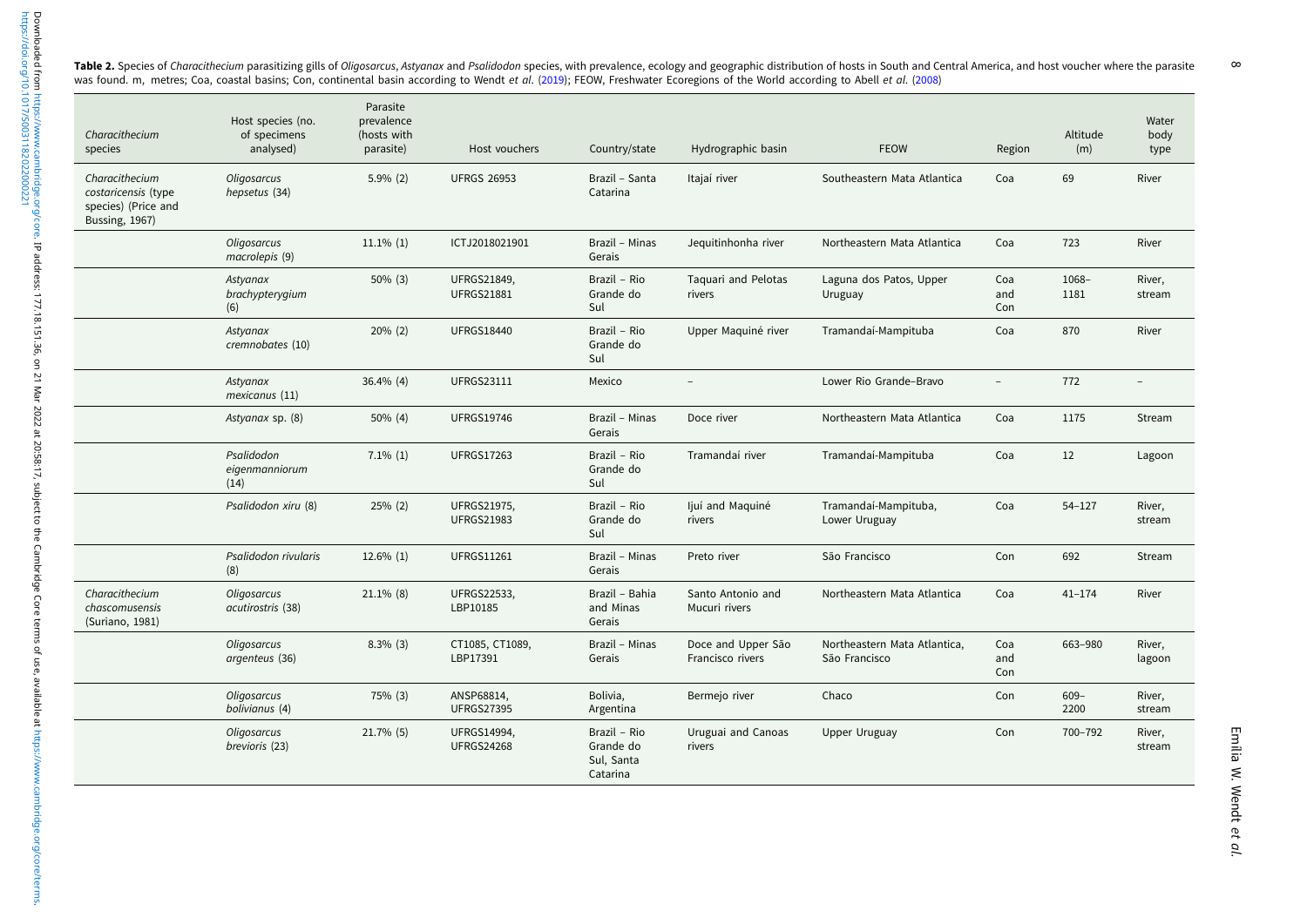|                                                   | O. hepsetus (34)                | 38.2% (13)    | <b>UFRGS26953</b>                                                                                                                | Brazil - São<br>Paulo, Rio de<br>Janeiro,<br>Espírito<br>Santo, Santa<br>Catarina | Ribeira de Iguape<br>and Itajaí rivers.<br>Coastal basins of Rio<br>de Janeiro and<br>Espírito Santo     | Ribeira de Iguape,<br>Northeastern Mata Atlantica,<br>Fluminense, Southeastern<br>Mata Atlantica | Coa               | $13 - 94$       | River,<br>stream,<br>lagoon |
|---------------------------------------------------|---------------------------------|---------------|----------------------------------------------------------------------------------------------------------------------------------|-----------------------------------------------------------------------------------|----------------------------------------------------------------------------------------------------------|--------------------------------------------------------------------------------------------------|-------------------|-----------------|-----------------------------|
|                                                   | Oligosarcus<br>jacuiensis (22)  | 22.8% (5)     | Material not<br>catalogued                                                                                                       | Brazil - Rio<br>Grande do<br>Sul                                                  | Upper Jacuí and<br>Taquari rivers                                                                        | Laguna dos Patos                                                                                 | Coa               | 293-471         | River                       |
|                                                   | Oligosarcus jenynsii<br>(37)    | 24.3% (9)     | <b>UFRGS22006,</b><br>UFRGS17472, and<br>additional not<br>catalogued material                                                   | Brazil - Rio<br>Grande do<br>Sul                                                  | Tramandaí and<br>Ibicuí rivers, Laguna<br>dos Patos system                                               | Laguna dos Patos, Lower<br>Uruguay,<br>Tramandaí-Mampituba                                       | Coa<br>and<br>Con | $4 - 119$       | River,<br>lagoon            |
|                                                   | Oligosarcus<br>longirostris (6) | $16.6\%$ (1)  | <b>UFRGS25342</b>                                                                                                                | Brazil -<br>Paraná                                                                | Iguaçu river                                                                                             | Iguaçu                                                                                           | Con               | 229             | River                       |
|                                                   | Oligosarcus<br>paranensis (13)  | $23\%$ (3)    | <b>UFRGS25343</b>                                                                                                                | Brazil -<br>Paraná                                                                | Piquiri river                                                                                            | Upper Paraná                                                                                     | Con               | 403             | River                       |
|                                                   | Oligosarcus<br>robustus (26)    | $61.6\%$ (16) | <b>UFRGS17242,</b><br>UFRGS21402,<br>UFRGS11000,<br><b>UFRGS19946,</b><br><b>UFRGS17248,</b><br>UFRGS10991,<br><b>UFRGS27064</b> | Brazil - Rio<br>Grande do<br>Sul                                                  | Laguna dos Patos<br>and Laguna Mirim<br>systems and Três<br>Forguilhas,<br>Tramandaí and Jacuí<br>rivers | Laguna do Patos,<br>Tramandaí-Mampituba                                                          | Coa               | $2 - 133$       | River,<br>lagoon            |
|                                                   | Oligosarcus<br>solitarius (13)  | $61.5\%$ (8)  | <b>UFRGS19056</b>                                                                                                                | Brazil - Minas<br>Gerais                                                          | Doce river                                                                                               | Northeastern Mata Atlantica                                                                      | Coa               | 258             | Lagoon                      |
|                                                   | Oligosarcus varii<br>(21)       | $4.8\%$ (1)   | <b>UFRGS22701</b>                                                                                                                | Brazil - Rio<br>Grande do<br>Sul                                                  | São Marcos river                                                                                         | Laguna dos Patos                                                                                 | Coa               | 552             | River                       |
|                                                   | Astyanax bagual<br>(6)          | 50% (3)       | <b>UFRGS12296</b>                                                                                                                | Brazil - Rio<br>Grande do<br>Sul                                                  | Taquari river                                                                                            | Laguna dos Patos                                                                                 | Coa               | 179             | River                       |
|                                                   | Astyanax<br>douradilho (6)      | $50\%$ (3)    | <b>UFRGS18390</b>                                                                                                                | Brazil - Rio<br>Grande do<br>Sul                                                  | Maquiné river                                                                                            | Tramandaí-Mampituba                                                                              | Coa               | 72              | River                       |
|                                                   | Astyanax henseli<br>(10)        | $20\%$ (2)    | <b>UFRGS19598,</b><br><b>UFRGS18227</b>                                                                                          | Brazil - Rio<br>Grande do<br>Sul                                                  | Upper Jacuí river                                                                                        | Laguna dos Patos                                                                                 | Coa               | 272             | River                       |
| Characithecium<br>chelatum Rossin &<br>Timi, 2015 | O. argenteus (36)               | 44.5% (16)    | CT (3396, 3397, 3398),<br>CT (3403, 3405, 3406,<br>3407, 3408, 3412),<br>UFRGS19745,<br>LBP17391                                 | Brazil - Minas<br>Gerais                                                          | Doce and Upper São<br>Francisco rivers                                                                   | Northeastern Mata Atlantica,<br>São Francisco                                                    | Coa<br>and<br>Con | 606-980         | River,<br>stream,<br>lagoon |
|                                                   | O. bolivianus (4)               | 100% (4)      |                                                                                                                                  | Bolivia,<br>Argentina                                                             | Bermejo river                                                                                            | Chaco                                                                                            | Con               | $609 -$<br>2200 | River,<br>stream            |
|                                                   |                                 |               |                                                                                                                                  |                                                                                   |                                                                                                          |                                                                                                  |                   |                 | (Continued)                 |

 $\circ$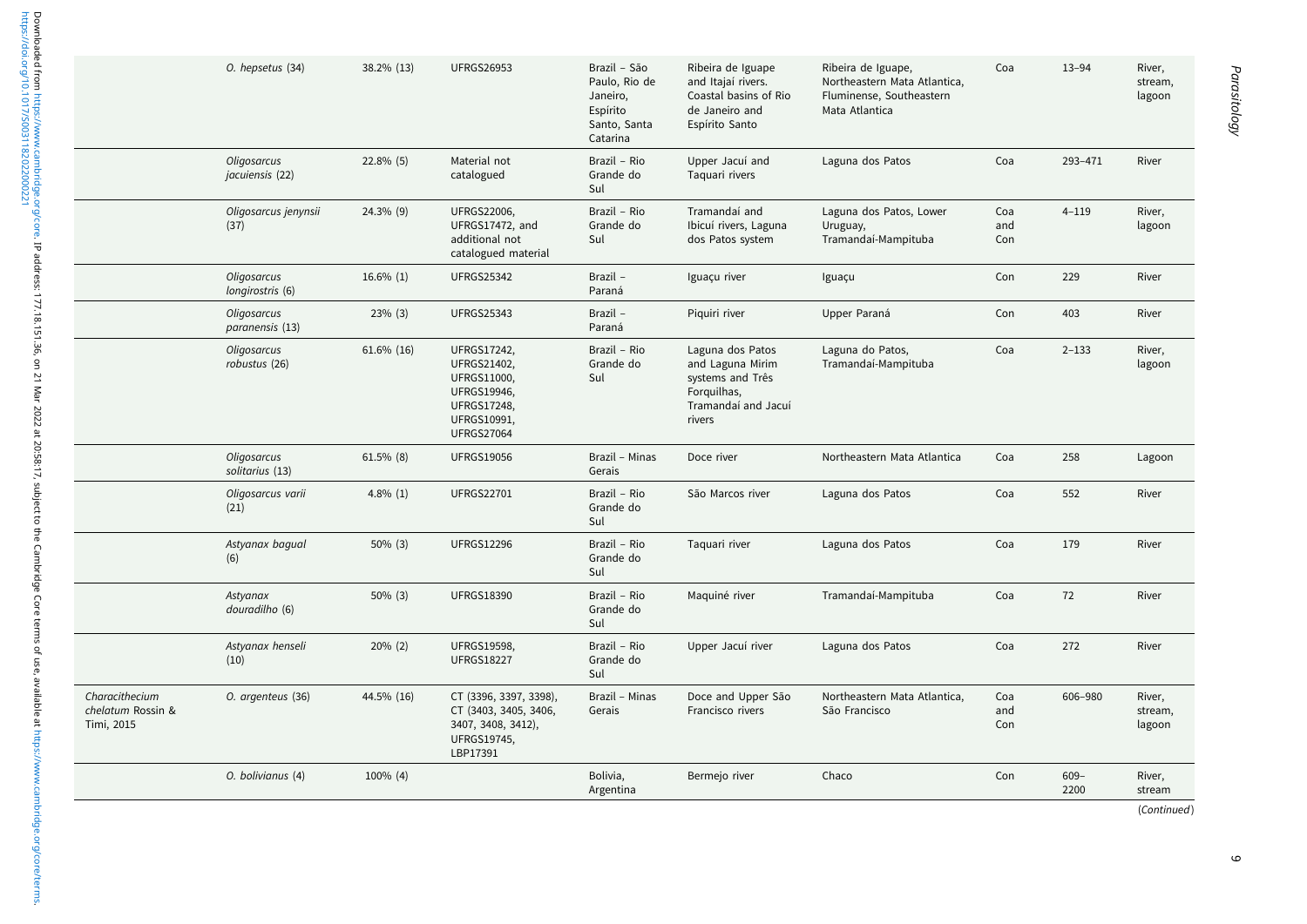Table 2. (Continued.)

<https://doi.org/10.1017/S0031182022000221>

Downloaded from https://www.cambridge.org/core. IP address: 177.18.151.36, on 21 Mar 202 at 20:58:17, subject to the Cambridge Core terms of use, available at https://www.cambridge.org/core/terms.<br>https://doi.org/10.1017/5 Downloaded from<https://www.cambridge.org/core>. IP address: 177.18.151.36, on 21 Mar 2022 at 20:58:17, subject to the Cambridge Core terms of use, available at <https://www.cambridge.org/core/terms>.

| Characithecium<br>species | Host species (no.<br>of specimens<br>analysed) | Parasite<br>prevalence<br>(hosts with<br>parasite) | Host vouchers                                                                             | Country/state                                       | Hydrographic basin                     | <b>FEOW</b>                                | Region | Altitude<br>(m) | Water<br>body<br>type |
|---------------------------|------------------------------------------------|----------------------------------------------------|-------------------------------------------------------------------------------------------|-----------------------------------------------------|----------------------------------------|--------------------------------------------|--------|-----------------|-----------------------|
|                           |                                                |                                                    | ANSP68814,<br><b>UFRGS27395,</b><br><b>UFRGS27394</b>                                     |                                                     |                                        |                                            |        |                 |                       |
|                           | O. brevioris (23)                              | $8.7\%$ (2)                                        | <b>UFRGS14994,</b><br><b>UFRGS24268</b>                                                   | Brazil - Rio<br>Grande do<br>Sul, Santa<br>Catarina | Uruguai and Canoas<br>rivers           | <b>Upper Uruguay</b>                       | Con    | 700-792         | River,<br>stream      |
|                           | O. hepsetus (34)                               | $8.8\%$ (3)                                        | <b>UFRGS 26953</b>                                                                        | Brazil - São<br>Paulo, Santa<br>Catarina            | Ribeira de Iguape<br>and Itajaí rivers | Ribeira de Iguape, South<br>Mata Atlantica | Coa    | $42 - 69$       | River                 |
|                           | O. jacuiensis (22)                             | 4.6% $(1)$                                         | Material not<br>catalogued                                                                | Brazil - Rio<br>Grande do<br>Sul                    | Upper Jacuí river                      | Laguna dos Patos                           | Coa    | 471             | River                 |
|                           | O. jenynsii (37)                               | 13.5% (5)                                          | UFRGS17472, and<br>additional material<br>not catalogued                                  | Brazil - Rio<br>Grande do<br>Sul                    | Caí, Tramandaí and<br>Maquiné rivers   | Laguna dos Patos,<br>Tramandaí-Mampituba   | Coa    | $4 - 802$       | River,<br>lagoon      |
|                           | O. longirostris (6)                            | 33.3% (2)                                          | <b>UFRGS25342</b>                                                                         | Brazil -<br>Paraná                                  | Iguaçu river                           | Iguaçu                                     | Con    | 229             | River                 |
|                           | Oligosarcus<br>oligolepis (14)                 | 42.9% (6)                                          | UFRGS21466,<br>UFRGS24011,<br><b>UFRGS24012,</b><br><b>UFRGS8017,</b><br><b>UFRGS7534</b> | Brazil - Rio<br>Grande do<br>Sul                    | Uruguay, Ibicuí and<br>Negro rivers    | Lower Uruguay                              | Con    | $35 - 150$      | River,<br>stream      |
|                           | O. paranensis (13)                             | 53.84% (7)                                         | <b>UFRGS25343,</b><br>UFRGS24341,<br>MUZUEL14674                                          | Brazil -<br>Paraná                                  | Tibagí, Piquiri and<br>Ivaí rivers     | Upper Paraná                               | Con    | 403-572         | River                 |
|                           | Oligosarcus<br>perdido (10)                    | $40\%$ (4)                                         | ZUFMS5473,<br>ZUFMS5461                                                                   | Brazil - Mato<br>Grasso do Sul                      | Perdido river                          | Paraguay                                   | Com    | 456-519         | River                 |
|                           | Oligosarcus pintoi<br>(18)                     | 55.54% (10)                                        | <b>UFRGS22535</b>                                                                         | Brazil - São<br>Paulo                               | Rio Grande river                       | Upper Paraná                               | Con    | 479             | Stream                |
|                           | Oligosarcus<br>planaltinae (11)                | 54.56% (6)                                         | <b>UFRGS9887,</b><br>LBP17054                                                             | Brazil -<br>Distrito<br>Federal                     | Paranaíba river                        | Upper Paraná                               | Con    | 870-939         | Stream                |
|                           | 0. varii (21)                                  | 80% (17)                                           | <b>UFRGS18084,</b><br><b>UFRGS22700,</b><br><b>UFRGS22701</b>                             | Brazil - Rio<br>Grande do<br>Sul                    | São Marcos river                       | Laguna dos Patos                           | Coa    | 552-714         | River,<br>stream      |
|                           | A. brachypterygium<br>(6)                      | 83.33% (5)                                         | <b>UFRGS21881</b>                                                                         | Brazil - Rio<br>Grande do<br>Sul                    | Taquari river                          | Laguna dos Patos                           | Coa    | 1068            | River                 |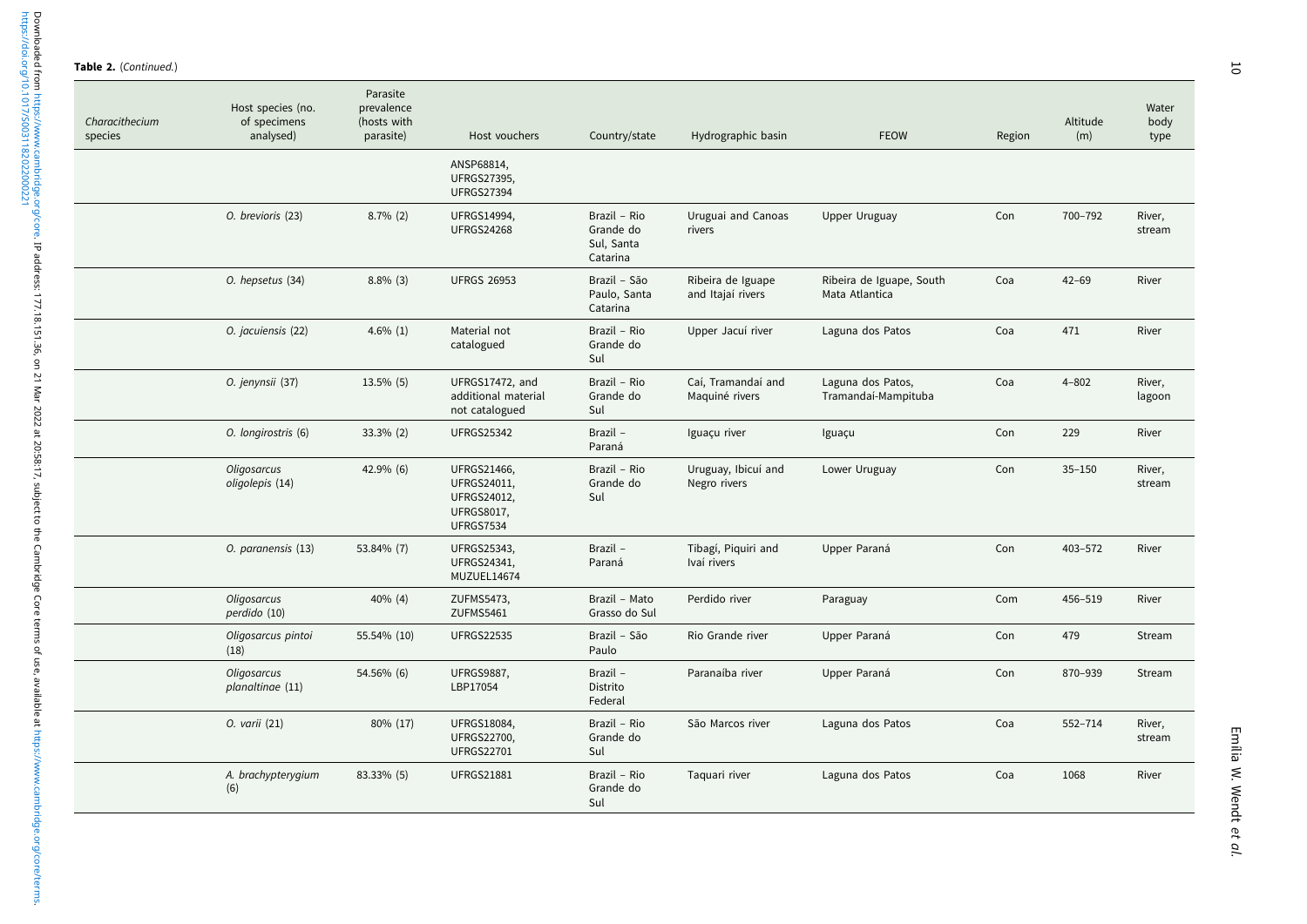|                                                          | A. cremnobates<br>(10)    | $10\%$ (1)   | <b>UFRGS18430</b>                                        | Brazil - Rio<br>Grande do<br>Sul         | Upper Maquiné river                                                    | Tramandaí-Mampituba                   | Coa               | 870             | River                       |
|----------------------------------------------------------|---------------------------|--------------|----------------------------------------------------------|------------------------------------------|------------------------------------------------------------------------|---------------------------------------|-------------------|-----------------|-----------------------------|
|                                                          | A. henseli (10)           | $10\% (1)$   | <b>UFRGS19598</b>                                        | Brazil - Rio<br>Grande do<br>Sul         | Emboabinha lagoon                                                      | Laguna dos Patos                      | Coa               | 5               | Lagoon                      |
|                                                          | P. eigenmanniorum<br>(14) | 14.22% (2)   | <b>UFRGS17263</b>                                        | Brazil - Rio<br>Grande do<br>Sul         | Tramandaí river                                                        | Tramandaí-Mampituba                   | Coa               | 12              | Lagoon                      |
|                                                          | Psalidodon<br>paranae (6) | 16.67% (1)   | <b>UFRGS15071</b>                                        | Brazil - Minas<br>Gerais                 | Paranaíba river                                                        | Upper Paraná                          | Con               | 761             | River                       |
|                                                          | P. xiru(8)                | 37.55% (3)   | <b>UFRGS21983</b>                                        | Brazil - Rio<br>Grande do<br>Sul         | ljuí and Maquiné<br>rivers                                             | Tramandaí-Mampituba,<br>Lower Uruguay | Coa<br>and<br>Con | $17 - 197$      | Stream                      |
| Characithecium<br>longianchoratum<br>Rossin & Timi, 2015 | O. bolivianus (4)         | 75% (3)      | ANSP68814,<br><b>UFRGS27395,</b><br><b>UFRGS27394</b>    | Bolivia,<br>Argentina                    | Bermejo river                                                          | Chaco                                 | Con               | $609 -$<br>2200 | River,<br>stream            |
|                                                          | O. hepsetus (34)          | 17.62% (6)   | UFRGS18903,<br>UFRGS18757,<br>LBP2875                    | Brazil - São<br>Paulo, Rio de<br>Janeiro | Ribeira de Iguape<br>River and coastal<br>basin of Rio de<br>Janeiro   | Ribeira de Iguape,<br>Fluminense      | Coa               | $18 - 59$       | River,<br>stream            |
|                                                          | O. jacuiensis (22)        | $9.09\%$ (2) | Material not<br>catalogued                               | Brazil - Rio<br>Grande do<br>Sul         | Taquari river                                                          | Laguna dos Patos                      | Coa               | 862             | River                       |
|                                                          | O. jenynsii (37)          | 21.66% (8)   | UFRGS12760,<br><b>UFRGS22006,</b><br><b>UFRGS10698</b>   | Brazil - Rio<br>Grande do<br>Sul         | Caí, Jaguarão, Ibicuí<br>and Uruguai rivers                            | Laguna dos Patos, Lower<br>Uruguay    | Coa<br>and<br>Con | $4 - 790$       | River,<br>stream,<br>lagoon |
|                                                          | O. oligolepis (14)        | 28.55% (4)   | UFRGS24011,<br>UFRGS24012,<br><b>UFRGS19869</b>          | Brazil - Rio<br>Grande do<br>Sul         | Ibicuí and Negro<br>rivers                                             | Lower Uruguay                         | Con               | $110 - 150$     | River,<br>stream            |
|                                                          | O. paranensis (13)        | 15.35% (2)   | <b>UFRGS25343</b>                                        | Brazil -<br>Paraná                       | Piguirí river                                                          | Upper Paraná                          | Con               | 403             | River                       |
|                                                          | O. robustus (26)          | 19.23% (5)   | UFRGS10991, and<br>additional material<br>not catalogued | Brazil - Rio<br>Grande do<br>Sul         | Bacupari, Corvina<br>and Mangueira<br>lagoons, and Laguna<br>dos Patos | Laguna do Patos                       | Coa               | $4 - 12$        | Lagoon                      |
| Characithecium<br>quadratum Rossin &<br>Timi, 2015       | O. bolivianus (4)         | 75% (3)      | ANSP68814,<br><b>UFRGS27395,</b><br><b>UFRGS27394</b>    | Bolivia,<br>Argentina                    | Bermejo river                                                          | Chaco                                 | Con               | $609 -$<br>2200 | River,<br>stream            |
|                                                          | O. hepsetus (34)          | $2.95\%$ (1) | <b>UFRGS26953</b>                                        | Brazil - Santa<br>Catarina               | Itajaí river                                                           | Southeastern Mata Atlantica           | Coa               | 69              | River                       |
|                                                          | O. jenynsii (37)          | 13.55% (5)   | UFRGS17505,<br><b>UFRGS17472,</b><br><b>UFRGS24013</b>   | Brazil - Rio<br>Grande do<br>Sul         | Fortaleza, Corvina<br>and Mangueira                                    | Laguna dos Patos                      | Coa               | $1 - 132$       | Stream,<br>lagoon           |
|                                                          |                           |              |                                                          |                                          |                                                                        |                                       |                   |                 | (Continued)                 |

 $\overline{11}$ 

<https://doi.org/10.1017/S0031182022000221>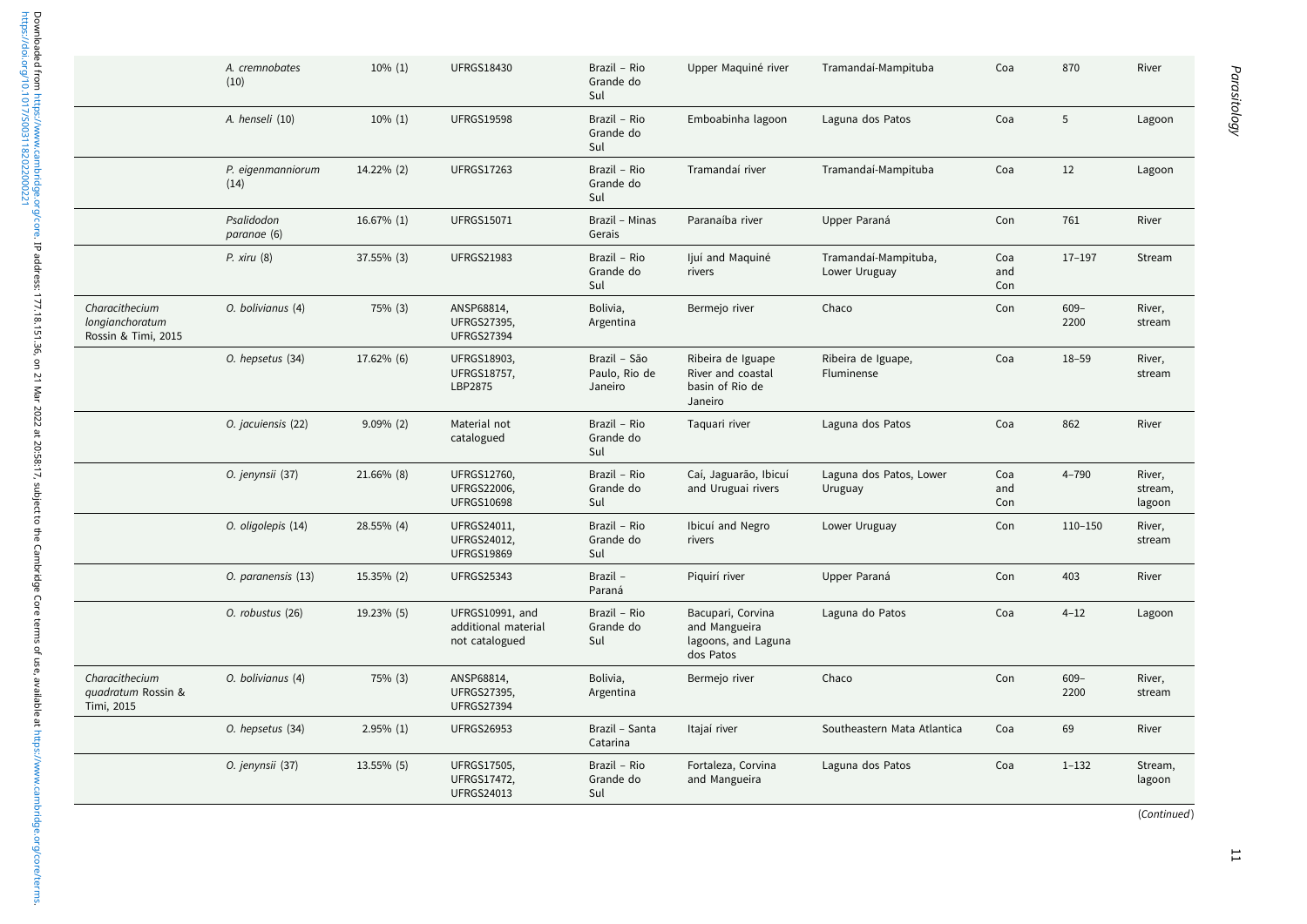Table 2. (Continued.)

| Characithecium<br>species                                                  | Host species (no.<br>of specimens<br>analysed) | Parasite<br>prevalence<br>(hosts with<br>parasite) | Host vouchers                                                                                        | Country/state                    | Hydrographic basin                                                                               | <b>FEOW</b>                                   | Region            | Altitude<br>(m) | Water<br>body<br>type       |
|----------------------------------------------------------------------------|------------------------------------------------|----------------------------------------------------|------------------------------------------------------------------------------------------------------|----------------------------------|--------------------------------------------------------------------------------------------------|-----------------------------------------------|-------------------|-----------------|-----------------------------|
|                                                                            |                                                |                                                    |                                                                                                      |                                  | lagoons, and<br>Jaguarão rivers                                                                  |                                               |                   |                 |                             |
|                                                                            | O. oligolepis (14)                             | 42.83% (6)                                         | UFRGS23402,<br><b>UFRGS21466,</b><br>UFRGS24011,<br><b>UFRGS24012</b>                                | Brazil - Rio<br>Grande do<br>Sul | Uruguai, Ibicuí and<br>Negro rivers                                                              | Lower Uruguay                                 | Con               | $35 - 150$      | River,<br>stream            |
|                                                                            | O. robustus (26)                               | 46.13% (12)                                        | UFRGS17242,<br><b>UFRGS19946,</b><br><b>UFRGS17248,</b><br>UFRGS10991,<br><b>UFRGS27064</b>          | Brazil - Rio<br>Grande do<br>Sul | Fortaleza, Corvina,<br>Mangueira and<br>Quadros lagoons,<br>Jacuí and Laguna<br>dos Patos system | Laguna do Patos,<br>Tramandaí-Mampituba       | Coa               | $4 - 43$        | Stream,<br>lagoon           |
|                                                                            | A. douradilho (6)                              | 33.36% (2)                                         | <b>UFRGS18434,</b><br><b>UFRGS18444</b>                                                              | Brazil - Rio<br>Grande do<br>Sul | Upper Maquiné river                                                                              | Tramandaí-Mampituba                           | Coa               | $65 - 147$      | River                       |
|                                                                            | A. henseli (10)                                | $10\% (1)$                                         | <b>UFRGS19598</b>                                                                                    | Brazil - Rio<br>Grande do<br>Sul | Emboabinha lagoon                                                                                | Laguna dos Patos                              | Coa               | 5               | River                       |
| Characithecium<br>robustum Rossin &<br>Timi, 2015                          | O. jenynsii (37)                               | 32.44% (12)                                        | <b>UFRGS22006,</b><br><b>UFRGS17839,</b><br>UFRGS17472, and<br>additional material<br>not catalogued | Brazil - Rio<br>Grande do<br>Sul | Mirim, Mangueira,<br>Corvina and<br>Bacupari lagoons,<br>Ibicuí and Rio Negro<br>river           | Laguna dos Patos, Lower<br>Uruguay            | Coa<br>and<br>Con | $2 - 165$       | River.<br>stream,<br>lagoon |
|                                                                            | O. longirostris (6)                            | 83.34% (5)                                         | <b>UFRGS25342</b>                                                                                    | Brazil -<br>Paraná               | Iguaçu river                                                                                     | Iguaçu                                        | Con               | 229             | River                       |
|                                                                            | O. oligolepis (14)                             | $7.14\%$ (1)                                       | <b>UFRGS21466</b>                                                                                    | Brazil - Rio<br>Grande do<br>Sul | Ibicuí river                                                                                     | Lower Uruguay                                 | Con               | 101             | River                       |
| Characithecium<br>triprolatum Gallas,<br>Calegaro-Marques &<br>Amato, 2016 | O. acutirostris (38)                           | 13.15% (5)                                         | <b>UFRGS22533</b>                                                                                    | Brazil - Bahia                   | Santo Antonio river                                                                              | Northeastern Mata Atlantica                   | Coa               | 41              | River                       |
|                                                                            | O. argenteus (36)                              | 30.56% (11)                                        | CT (1079, 1086, 1087,<br>1089, 1091),<br>LBP17391, LBP16316,<br><b>UFRGS19745</b>                    | Brazil - Minas<br>Gerais         | Doce and Upper São<br>Francisco rivers                                                           | Northeastern Mata Atlantica,<br>São Francisco | Coa<br>and<br>Con | 663-980         | River,<br>stream,<br>lagoon |
|                                                                            | O. brevioris (23)                              | 13.04% (3)                                         | <b>UFRGS24283</b>                                                                                    | Brazil - Rio<br>Grande do<br>Sul | Taquari river                                                                                    | Laguna dos Patos                              | Coa               | 1012            | Stream                      |
|                                                                            | O. hepsetus (34)                               | 20.57% (7)                                         | UFRGS18571,<br>UFRGS18700,<br>LBP2875, LBP7449                                                       | Brazil - São<br>Paulo            | Ribeira de Iguape<br>River                                                                       | Ribeira de Iguape                             | Coa               | $42 - 94$       | River,<br>lagoon            |

<https://doi.org/10.1017/S0031182022000221>

Downloaded from https://www.cambridge.org/core. IP address: 177.18.151.36, on 21 Mar 2022 at 20:58:17, subject to the Cambridge Core terms of use, available at https://www.cambridge.org/core/terms.<br>https://doi.org/10.1017/ Downloaded from<https://www.cambridge.org/core>. IP address: 177.18.151.36, on 21 Mar 2022 at 20:58:17, subject to the Cambridge Core terms of use, available at <https://www.cambridge.org/core/terms>.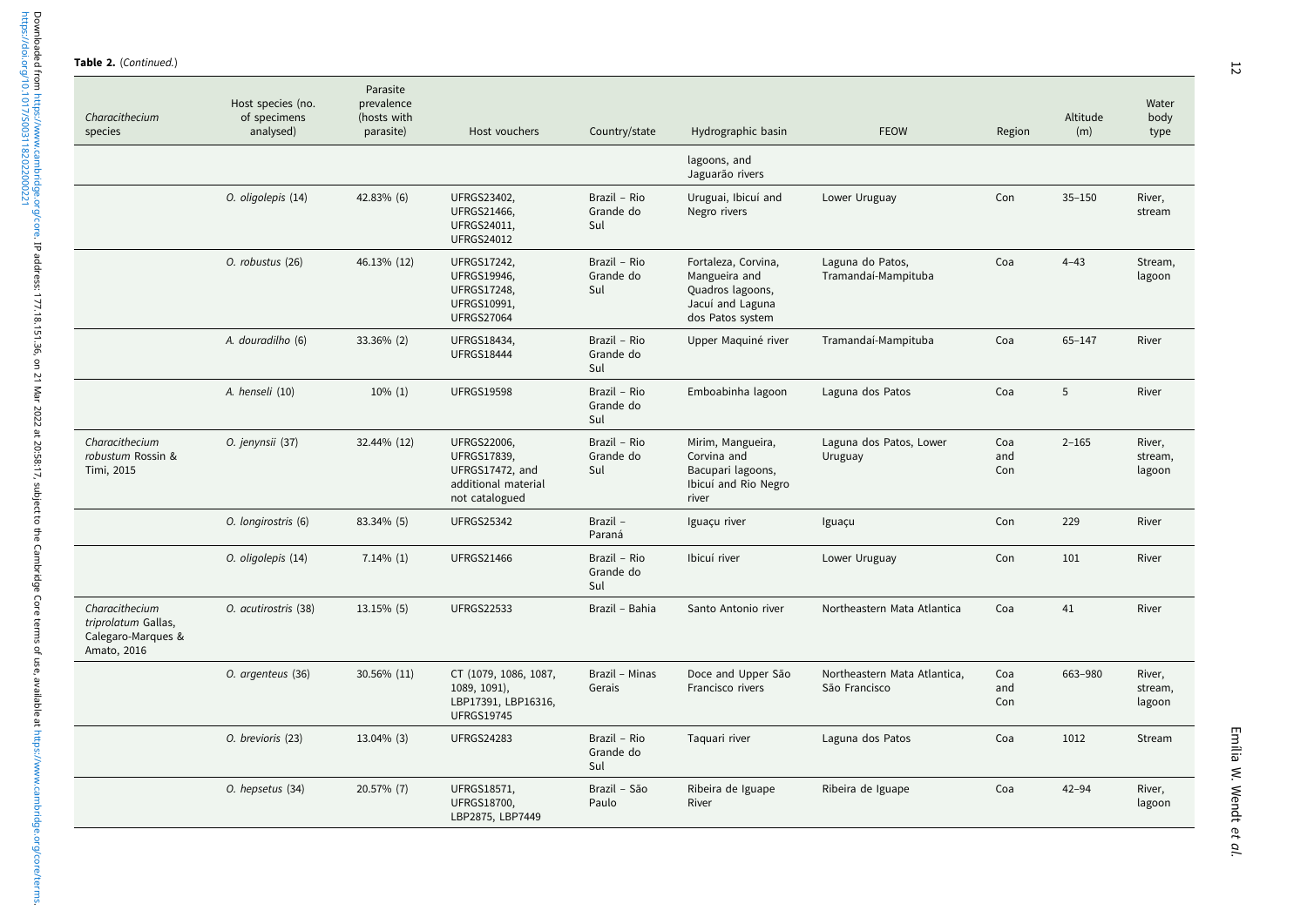| O. jacuiensis (22)               | 9.09% (2)  | Material not<br>catalogued                                                     | Brazil - Rio<br>Grande do<br>Sul | Taquari river                                                      | Laguna dos Patos                         | Coa               | 452            | River                       |
|----------------------------------|------------|--------------------------------------------------------------------------------|----------------------------------|--------------------------------------------------------------------|------------------------------------------|-------------------|----------------|-----------------------------|
| O. jenynsii (37)                 | 10.82% (4) | UFRGS24013,<br><b>UFRGS22006, and</b><br>additional material<br>not catalogued | Brazil - Rio<br>Grande do<br>Sul | Corvina and<br>Bacupari lagoons,<br>Jaguarão, and Ibicuí<br>rivers | Laguna dos Patos, Lower<br>Uruguay       | Coa<br>and<br>Con | $7 - 119$      | River,<br>stream,<br>lagoon |
| O. oligolepis (14)               | 14.28% (2) | <b>UFRGS19869,</b><br><b>UFRGS24011</b>                                        | Brazil - Rio<br>Grande do<br>Sul | Ibicuí and Negro<br>rivers                                         | Lower Uruguay                            | Con               | $110 - 140$    | Stream                      |
| O. paranensis (13)               | 23.07% (3) | UFRGS25343,<br><b>UFRGS24341</b>                                               | Brazil -<br>Paraná               | Piquiri and Ivaí rivers                                            | Upper Paraná                             | Con               | 403-572        | River                       |
| O. perdido (10)                  | $80\%$ (8) | ZUFMS5473,<br>ZUFMS5461                                                        | Brazil - Mato<br>Grasso do Sul   | Perdido river                                                      | Paraguay                                 | Con               | 456-519        | River                       |
| O. robustus (26)                 | 15.32% (4) | UFRGS17242,<br><b>UFRGS18458</b>                                               | Brazil - Rio<br>Grande do<br>Sul | Quadros lagoon,<br>Mampituba and<br>Maquiné rivers                 | Tramandaí-Mampituba,<br>Laguna dos Patos | Coa               | $2 - 10$       | Lagoon                      |
| 0. varii (21)                    | 4.70% (1)  | <b>UFRGS22701</b>                                                              | Brazil - Rio<br>Grande do<br>Sul | São Marcos river                                                   | Laguna dos Patos                         | Coa               | 552            | River                       |
| A. cremnobates<br>(10)           | 40% (4)    | UFRGS18440,<br><b>UFRGS18430</b>                                               | Brazil - Rio<br>Grande do<br>Sul | Upper Maquiné river                                                | Tramandaí-Mampituba                      | Coa               | 870            | River                       |
| A. douradilho (6)                | 33.30% (2) | <b>UFRGS18390</b>                                                              | Brazil - Rio<br>Grande do<br>Sul | Lower Maquiné river                                                | Tramandaí-Mampituba                      | Coa               | 72             | River                       |
| A. henseli (10)                  | $50\%$ (5) | <b>UFRGS18227</b>                                                              | Brazil - Rio<br>Grande do<br>Sul | Upper Jacuí river                                                  | Laguna dos Patos                         | Coa               | 272            | River                       |
| Psalidodon<br>dissensus (6)      | 33.34% (2) | <b>UFRGS17473</b>                                                              | Brazil - Rio<br>Grande do<br>Sul | Tramandaí river                                                    | Laguna dos Patos                         | Coa               | $\overline{4}$ | Lagoon                      |
| Psalidodon aff.<br>fasciatus (8) | 62.50% (5) | <b>UFRGS10946,</b><br><b>UFRGS5215,</b><br><b>UFRGS8892</b>                    | Brazil - Rio<br>Grande do<br>Sul | Upper Jacuí and<br>Uruguai rivers,<br>Guaíba lake                  | Laguna dos Patos, Lower<br>Uruguay       | Coa<br>and<br>Con | $8 - 92$       | Lagoon                      |
| P. eigenmanniorum<br>(14)        | 14.28% (2) | <b>UFRGS17263</b>                                                              | Brazil - Rio<br>Grande do<br>Sul | Tramandaí river                                                    | Tramandaí-Mampituba,                     | Coa               | 12             | Lagoon                      |
| P. xiru(8)                       | $25\%$ (2) | <b>UFRGS21983</b>                                                              | Brazil - Rio<br>Grande do<br>Sul | ljuí and Maguiné<br>rivers                                         | Tramandaí-Mampituba,<br>Lower Uruguay    | Coa<br>and<br>Con | $54 - 127$     | River,<br>stream            |

Parasitology

Parasitology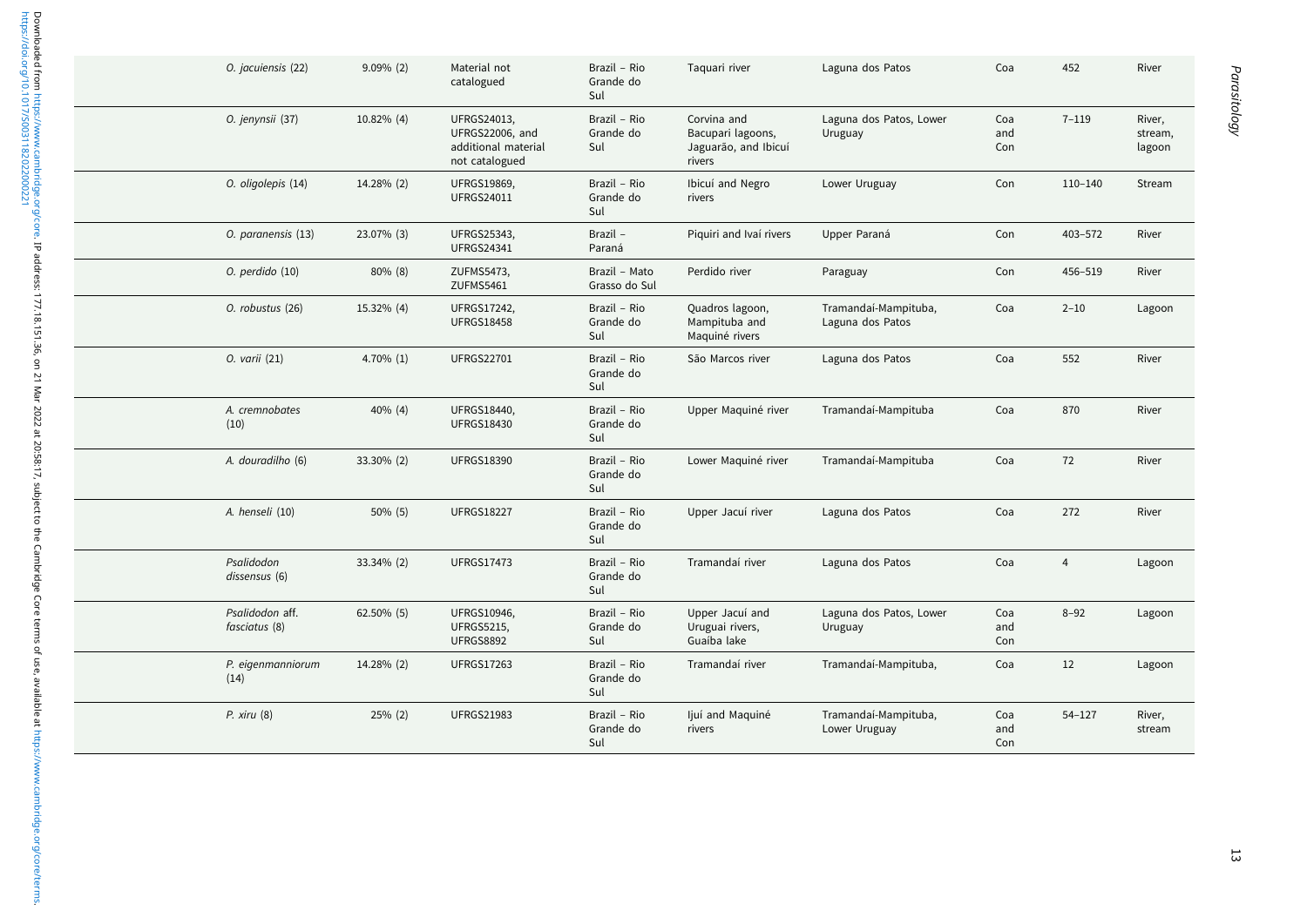<span id="page-13-0"></span>Table 3. Best models selected by the GLM analysis that explain Characithecium prevalence

| Parasite species   | <b>Best GLM</b> | AICc  | Weight       | $\triangle$ AICc | Variables included | Chi-squared | $P$ value                           |
|--------------------|-----------------|-------|--------------|------------------|--------------------|-------------|-------------------------------------|
| C. costaricensis   | M <sub>3</sub>  | 133.3 | 0.382        | 0.0              | Host genus         | 30.3347     | $2.588 \times 10^{-7}$ ***          |
|                    |                 |       |              |                  | Altitude class     | 8.5816      | 0.07245                             |
|                    | M4              | 133.7 | 0.315        | 0.4              | Host genus         | 36.091      | $1.455\times10^{-8\star\star\star}$ |
| C. chascomusensis  | M1              | 352.8 | $\mathbf{1}$ | 0.0              | Host genus         | 30.185      | $2.789 \times 10^{-7***}$           |
|                    |                 |       |              |                  | Altitude class     | 29.177      | $7.197 \times 10^{-6***}$           |
|                    |                 |       |              |                  | Habitat type       | 8.547       | $0.01393*$                          |
|                    |                 |       |              |                  | Ecoregion          | 46.388      | $2.423\times10^{-5\star\star\star}$ |
| C. chelatum        | M <sub>9</sub>  | 399.1 | 0.632        | 0.0              | Altitude class     | 49.598      | $4.381 \times 10^{-10***}$          |
|                    |                 |       |              |                  | Ecoregion          | 58.335      | $2.293\times10^{-7\star\star\star}$ |
|                    | M7              | 400.7 | 0.280        | 1.6              | Altitude class     | 35.303      | $4.026 \times 10^{-7}$ ***          |
|                    |                 |       |              |                  | Habitat type       | 2.764       | 0.251                               |
|                    |                 |       |              |                  | Ecoregion          | 54.419      | $1.089 \times 10^{-6***}$           |
| C. longianchoratum | M <sub>6</sub>  | 187.0 | 0.6547       | 0.0              | Host genus         | 14.037      | 0.0008953***                        |
|                    |                 |       |              |                  | Ecoregion          | 50.376      | $5.281 \times 10^{-6***}$           |
|                    | M1              | 188.7 | 0.2924       | 1.6              | Host genus         | 15.737      | 0.0003825***                        |
|                    |                 |       |              |                  | Altitude class     | 2.119       | 0.7138447                           |
|                    |                 |       |              |                  | Habitat type       | 5.929       | 0.0615982                           |
|                    |                 |       |              |                  | Ecoregion          | 44.982      | $4.107\times10^{-5\star\star\star}$ |
| C. quadratum       | M1              | 164.5 | $1\,$        | 0.0              | Host genus         | 22.030      | $1.645 \times 10^{-5***}$           |
|                    |                 |       |              |                  | Altitude class     | 12.408      | 0.07456                             |
|                    |                 |       |              |                  | Habitat type       | 1.656       | 0.43699                             |
|                    |                 |       |              |                  | Ecoregion          | 46.593      | $2.242 \times 10^{-5***}$           |
| C. robustum        | M10             | 113.4 | 0.7610       | 0.0              | Habitat type       | 17.989      | $0.0001241***$                      |
|                    |                 |       |              |                  | Ecoregion          | 63.582      | $2.736 \times 10^{-8***}$           |
| C. triprolatum     | M10             | 368.6 | 0.7308       | 0.0              | Habitat type       | 7.177       | $0.02763*$                          |
|                    |                 |       |              |                  | Ecoregion          | 49.150      | $8.466 \times 10^{-6***}$           |

AICc, Akaike information criterion; ΔAICc, delta AICc; weight, weight of each model in the analysis.

Chi-squared is the statistic test used in ANOVA.

Significant values: \*\*\* $P \le 0.001$ ; \* $P \le 0.05$ .

morphology (e.g. posteromedial projection and suture in the ventral bar and ventral bar shape; Rossin and Timi, [2015](#page-16-0); Gallas et al., [2016\)](#page-15-0). On the contrary, C. paranapanemense has a similar morphology to C. triprolatum. However, according to Zago et al. [\(2021](#page-16-0)), these species differ mainly concerning the MCO (with base possibly fused to the proximal portion of the dorsal subunit of the accessory piece in C. triprolatum) and the shape of the ventral bar, whereas C. paranapanemense has a ventral bar with an irregular anterior margin and a large posteromedial projection while C. triprolatum has a ventral bar with a regular anterior margin and a short median projection. Thus, we do not propose any nomenclatural change (e.g. synonymization of C. paranapanemense, C. triprolatum and C. quadratum) because morphological and molecular data may reach congruence when a wider variety of genetic markers are used in the study of Characithecium species. Furthermore, future analyses including C. bifurcuprolatum may provide more information on genetic data and present a new hypothesis of relationship.

# Ecological factors influencing Characithecium prevalence

Characithecium spp. parasitize species of Oligosarcus, Astyanax and Psalidodon, and depict a wide geographical distribution throughout drainages in southeastern South America. We report

the new occurrence of Characithecium in 28 additional host species. Characithecium seems to explore similar resources since it occurs in phylogenetically close hosts (Wendt et al., [2019;](#page-16-0) Mirande, [2020](#page-16-0); Terán et al., [2020](#page-16-0)).

Until recently, Characithecium has been observed only in a few species of Astyanax and only one species of Oligosarcus and Psalidodon. Species of this genus have never been reported in the species of other host fish genera within Characidae, nor of other fish families or orders (Boeger and Vianna, [2006;](#page-15-0) Cohen et al., [2013\)](#page-15-0). This previous knowledge on the distribution of Characithecium species suggested a high host specificity and strong evidence of host–parasite coevolution (see Rossin and Timi, [2015\)](#page-16-0). However, the greater sampling effort of the present study revealed that all species of Characithecium can use a wide range of host species, sharing members of the closely related species of Astyanax, Psalidodon and Oligosarcus. These host–parasite associations seem to be consistent with the results found by Mendoza-Palmero et al. [\(2020](#page-16-0)), which studied a new species of Ameloblastella and other dactylogyrids species parasitizing Neotropical catfish (e.g. species of Pimelodidae) and recovered that the parasites do not exhibit strict host–parasite associations at the genus or species level, but rather at the family or subfamily level.

We also found contrasting levels of prevalence values within Characithecium spp. on distinct host species. High prevalence is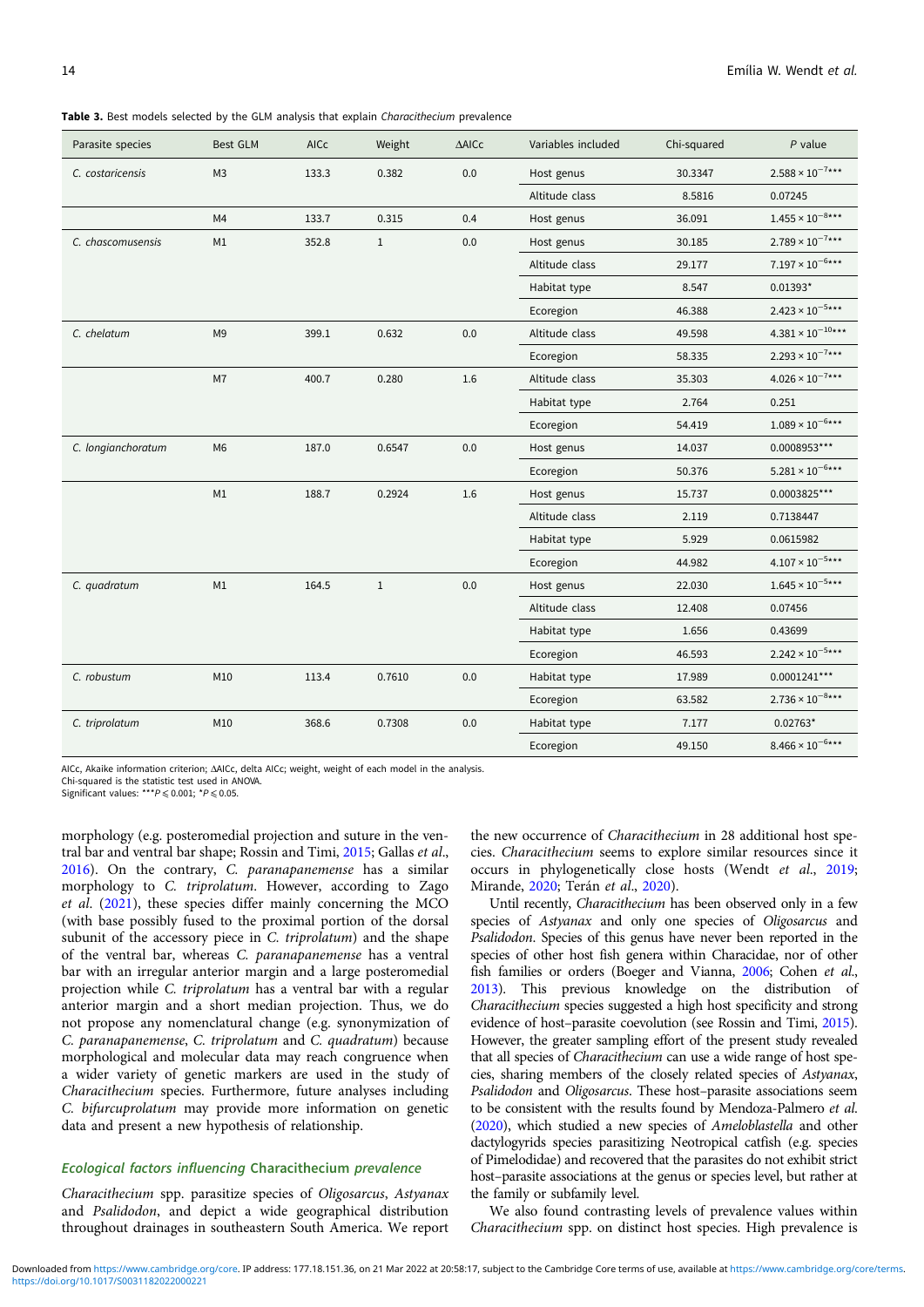generally explained with distinct ecological and geographical variables, such as host genus, habitat type and ecoregions. Characithecium spp. tended to be more prevalent when associated with Oligosarcus species and with certain ecological conditions of their hosts (such as inhabiting rivers or high altitudes), but also with other variables considered (e.g. ecoregion distribution). These results reveal the ability of these parasites to explore a diverse environment that is variable in biotic (e.g. hosts) and abiotic features. The absence of a clear pattern between the prevalence and ecological and geographical aspects suggests that species of Characithecium are ecologically flexible.

Several studies have demonstrated the great flexibility of parasites in exploring a wide range of resources and with different ecological predictors (Braga et al., [2015](#page-15-0); Mendoza-Palmero et al., [2020\)](#page-16-0). Many studies have already investigated the factors that could be related to different abundances in monogenoid species, with body size and geographic distance from hosts being correlated with variations in abundance (Poulin and Justine, [2008;](#page-16-0) Poulin et al., [2011](#page-16-0)a). In the same way, a recent study sought to understand the variation of ecological parameters (e.g. abundance and prevalence of parasite) of Aglaiogyrodactylus spp. (Gyrodactylidae) among host species (fishes of Loricariidae family; Patella et al., [2017](#page-16-0)). According to the authors, differences in host use parameters are directly related to the level of compatibility, that is, the capacity of the parasite species to establish its population in each host. Therefore, more compatible host species are more intensively parasitized, and alternative hosts presented abundances at least twice as small as the first ones (Patella et al., [2017\)](#page-16-0). Lower abundances apparently indicate less compatible host species (Patella et al., [2017](#page-16-0)).

Although host specificity has been defined historically as the number of hosts used by the parasite (Poulin, [1992](#page-16-0); Kearn, [1994;](#page-15-0) Huyse and Volckaert, [2005;](#page-15-0) Poulin et al., [2011](#page-16-0)b), it is now recognized by how parasites are specialized to the resource (s) their hosts represent and not only to their taxonomy or phylogeny (although these can represent adequate proxies to the quality and quantity of resources) (Brooks and McLennan, [2002;](#page-15-0) Brooks et al., [2019](#page-15-0); Agosta and Brooks, [2020\)](#page-15-0). Most elements that compose these resources are likely heritable and conserved in closely related hosts (see also Brooks and Agosta, [2012\)](#page-15-0). Hence, the present study indicates that species of Characithecium exploit resources that are unique to the host clade they parasitize (Astyanax (Andromakhe (Psalidodon + Oligosarcus))) while occurring under a broad range of environmental conditions. A comprehensive analysis of host–parasite networks in a geographic context should provide a complete understanding of the historical processes associated with the evolution of this host–parasite system.

The discussion above is directly linked to the Stockholm paradigm, representing an alternative theoretical framework for understanding host–parasite interactions (Brooks et al., [2014](#page-15-0), [2019\)](#page-15-0). This paradigm purports that parasites are resource trackers (as opposed to trackers of the host phylogeny) and diversify mostly by host switching. The Stockholm paradigm suggests that a parasite can readily infect compatible hosts by ecological fitting (Janzen, [1985\)](#page-15-0) if the encounter between the symbionts presents itself (see also Araujo et al., [2015](#page-15-0)). Compatibility (or capacity) and opportunity determine the realized fitness space (Brooks et al., [2019;](#page-15-0) =the operative environment of Agosta and Klemens, [2008](#page-15-0)) of consumer species, which is envisioned as the host-repertoire of a parasite species. Hence, colonization of new host species may result from factors such as phylogeny (a proxy to compatibility) and geographic proximity, as well as biological and ecological conditions (the later representing determinants of opportunity).

Indeed, monogenoids (Dactylogyridae) that parasitize Neotropical freshwater fishes show different association patterns

depending on the host taxonomic group (Braga et al., [2015](#page-15-0)). For instance, within the most species-rich host group, the Characiformes, parasites generally share hosts that are closely related phylogenetically (i.e. likely as a proxy to similar resources). In contrast, for another group, the Siluriformes, environmental characteristics and geographical proximity (i.e. determinants of opportunity) presented a more significant effect on the level of host sharing (Braga et al., [2015](#page-15-0)). Therefore, the association between Characithecium species and their hosts seems to follow the pattern observed for other monogenoids in Characiformes, in which a close phylogenetic relationship of their hosts has an important effect.

The wide geographical distribution of Characithecium species may be associated with the evolutionary history of the hosts and dispersal events that may, in turn, have provided various opportunities for new host colonization. The host Oligosarcus, for example, is estimated to have an ancestral area in the Brazilian crystalline shield, and from there, two clades diverged and dispersed across La Plata river system tributaries and coastal drainages of southeastern South America (Wendt et al., [2019](#page-16-0)). GLM analyses indicate that the high prevalence rates were generally associated with ecoregions that compose tributaries of the La Plata river basin (e.g. Iguaçu, Paraguay and Chaco), being the region marked by the diversification of one clade of Oligosarcus at approximately 3 Ma (Wendt et al., [2019\)](#page-16-0). Subsequent dispersal events of Oligosarcus spp. from continental basins to coastal basins and from coastal basins to continental basins, dated to late Pleistocene, may have created new opportunities for the parasites to colonize new hosts on new geographic areas, even if the hosts currently have low prevalence rates.

Finally, the diversification of Characithecium and its relationship with its hosts demonstrated numerous particularities, which are added to the complex formation of drainages in South America. Such levels of complexities demonstrate the need to carry out increasingly interactive studies, including different types of information (morphological, molecular, ecological and others), and use increasingly complete databases to understand the evolutionary history of species and their associations. Then, the present study used a wide range of samples from many scientific collections that provided the largest number of host–parasite associations from many locations. Therefore, biological collections were very important to reconstruct a comprehensive phylogenetic relationship for Characithecium and to describe a broad host–parasite relationship in rivers of South America.

Supplementary material. The supplementary material for this article can be found at [https://doi.org/10.1017/S0031182022000221.](https://doi.org/10.1017/S0031182022000221)

Acknowledgements. We acknowledge all the financial institutions (listed below) that contributed to this study being carried out. We thank Dr Lia Lunaschi, the curator of the helminthological collection at Colección de Invertebrados del Museo de La Plata, for providing photos of the holotypes of the several Characithecium species. We thank Dr Marcelo Knoff, the curator of the helminthological collection of the Instituto Oswaldo Cruz, Rio de Janeiro, Brazil (CHIOC), for providing Characithecium vouchers in this important zoological collection. We thank the curators and personnel of the following ichthyological collections for providing material: F. Langeani (DZSJRP); C. Oliveira (LBP); C. Lucena (MCP); F. Jerep and O. Shibatta (MZUEL) and F. Carvalho (ZUFMS). We also thank V. Tkach, J. Weckstein and L. Bachmann for help and comments provided on the molecular work on parasites, host–parasite relationships and for many other discussions. We thank A. Ferrari, B. Sidlaukas and R. Vianna for comments on an early version of this manuscript.

Author contributions. E. W. W., L. R. M. and T. P. C. conceived and designed the study. E. W. W. and T. P. C. conducted data gathering. L. R. M. and T. P. C. checked the fish identifications and taxonomy. E. W. W. and W. A. B. checked the parasite identifications and taxonomy. E. W. W., M. P. B. and W. A. B. designed analyses of host–parasite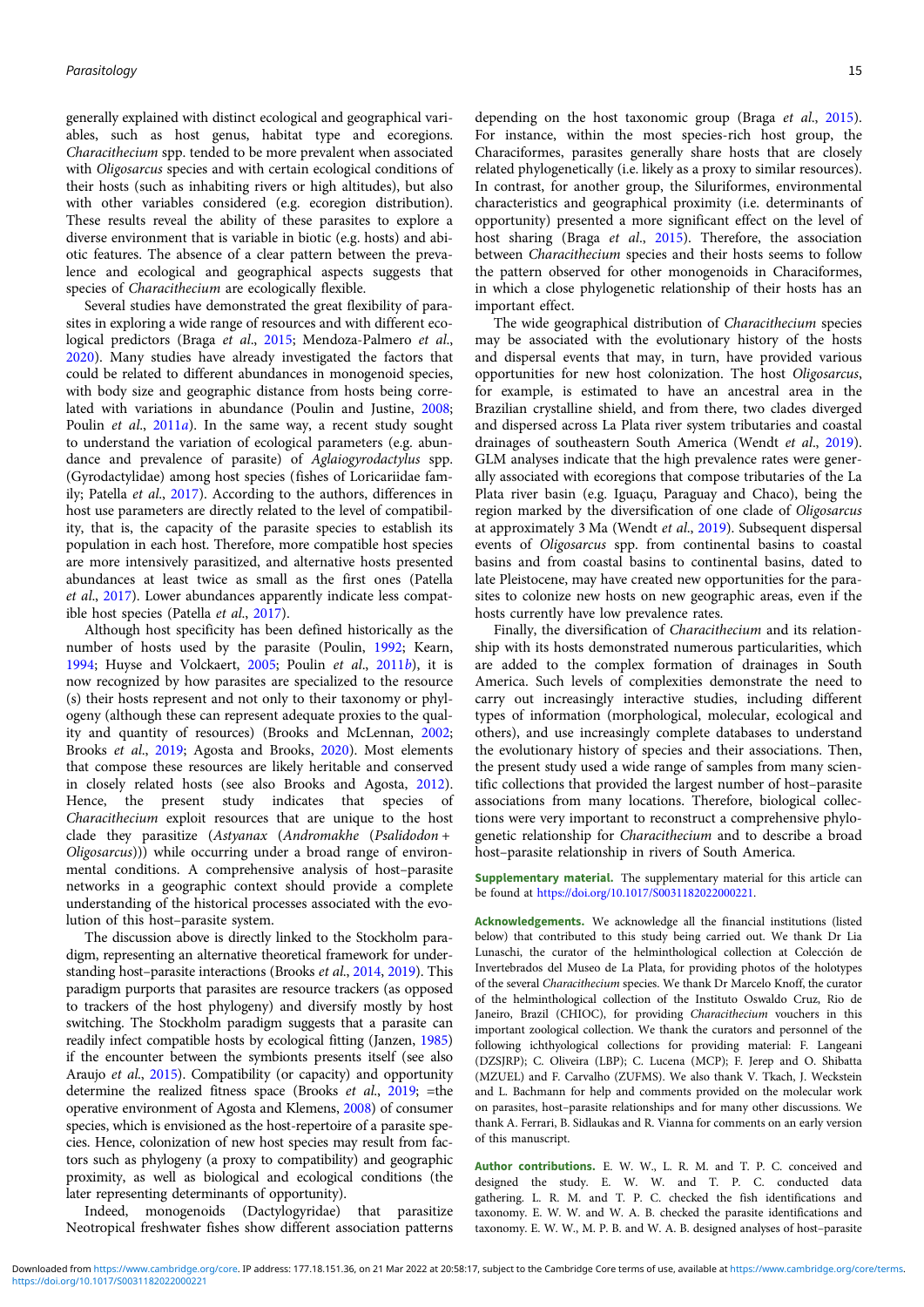<span id="page-15-0"></span>association. E. W. W., M. P. B., M. L. and T. P. C. conducted statistical analyses. E. W. W., L. R. M., M. P. B., W. A. B., M. L. and T. P. C. wrote the article.

Financial support. This study was funded by CAPES with a doctorate scholarship and was partially funded by Systematics Research Fund 2017/18, both granted to E. W. W. Field trips for collecting hosts were partially funded by a CNPq Universal grant (401204/2016-2) to L. R. M. T. P. C., during most of the duration of this project, was funded by CAPES with a PNPD postdoctoral fellowship.

Conflict of interest. None of the authors have any conflicts of interest.

Ethical standards. This project was approved by the institution's ethics committee (No. 32283) and followed all the proposed recommendations.

#### **References**

- Abell R, Thieme ML, Revenga C, Bryer M, Kottelat M, Bogutskaya N, Coad B, Mandrak N, Balderas SC, Bussing W, Stiassny MLJ, Skelton P, Allen GR, Unmack P, Naseka A, Ng R, Sindorf N, Robertson J, Armijo E, Higgins JV, Heibel TJ, Wikramanayake E, Olson D, López HL, Reis RE, Lundberg JG, Sabaj MH and Petry P (2008) Freshwater ecoregions of the world: a new map of biogeographic units for freshwater biodiversity conservation. BioScience 58, 403–414.
- Agosta SJ and Brooks DR (2020) The Major Metaphors of Evolution: Darwinism Then and Now. Evolutionary Biology – New Perspectives on Its Development. Cham: Springer International Publishing.
- Agosta SJ and Klemens JA (2008) Ecological fitting by phenotypically flexible genotypes: implications for species associations, community assembly and evolution. Ecology Letters 11, 1123–1134.
- Agosta SJ, Janz N and Brooks DR (2010) How specialists can be generalists: resolving the 'parasite paradox' and implications for emerging infectious disease. Zoologia 27, 151–162.
- Albert JS, Tagliacollo VA and Dagosta F (2020) Diversification of Neotropical freshwater fishes. Annual Review of Ecology, Evolution, and Systematics 51, 27–53.
- Araujo SB, Braga MP, Brooks DR, Agosta SJ, Hoberg EP, von Hartenthal FW and Boeger WA (2015) Understanding host-switching by ecological fitting. PLoS One 10, 1–17.
- Benovics M, Desdevises Y, Šanda R, Vukić J, Scheifler M, Doadrio I, Sousa-Santos C and Šimková A (2020) High diversity of fish ectoparasitic monogeneans (Dactylogyrus) in the Iberian Peninsula: a case of adaptive radiation? Parasitology 147, 418–430.
- Boeger WA and Vianna RT (2006) Monogenoidea, in Amazon fish parasites. In Thatcher VE (ed.), Amazon Fish Parasites. Bulgaria: Pensoft, pp. 42–116.
- Bouckaert R, Heled J, Kühnert D, Vaughan T, Wu CH, Xie D, Suchard MA, Rambaut A and Drummond AJ (2014) BEAST 2: a software platform for Bayesian evolutionary analysis. PLoS Computational Biology 10, e1003537.
- Braga MP, Razzolini E and Boeger WA (2015) Drivers of parasite sharing among Neotropical freshwater fishes. Journal of Animal Ecology 84, 487–497.
- Brooks DR and Agosta SJ (2012) Children of time: the extended synthesis and Major metaphors of evolution. Zoologia 29, 497–514.
- Brooks DR and McLennan DA (2002) The Nature of Diversity: An Evolutionary Voyage of Discovery, 2nd Edn. Chicago, USA: University of Chicago Press.
- Brooks DR, Hoberg EP, Boeger WA, Gardner SL, Galbreath KE, Herczeg D, Mejía-Madrid HH, Rácz SE and Dursahinhan AT (2014) Finding them before they find us: informatics, parasites, and environments in accelerating climate change. Comparative Parasitology 81, 155–164.
- Brooks DR, Hoberg EP and Boeger WA (2019) The Stockholm Paradigm: Climate Change and Emerging Disease, 1st Edn. Chicago: University of Chicago Press.
- Bueno-Silva M (2012) Genética molecular e sistemática animal: um breve histórico, contribuições e desafios. Estudos de Biologia 34, 157–163.
- Burnham KP and Anderson DR (2002) Model Selection and Multimodel Inference: A Practical Information and Theoretic Approach, 2nd Edn. New York: Springer.
- Bush AO, Lafferty KD, Lotz JM, Shostak AW (1997) Parasitology meets ecology on terms: Margolis et al. revisited. The Journal of Parasitology 83, 575–583.
- Cohen SC, Justo MC and Kohn A (2013) South American Monogenoidea Parasites of Fishes, Amphibians and Reptiles. Rio de Janeiro: Oficina de Livros.
- Costa-Pereira R, Araújo MS, Paiva F and Tavares LER (2016) Functional morphology of the tetra fish Astyanax lacustris differs between divergent habitats in the Pantanal wetlands. Journal of Fish Biology 89, 1450–1458.
- da Graca RJ, Fabrin TMC, Gasques LS, Prioli SMAP, Balbuena JA, Prioli AJ and Takemoto RM (2018) Topological congruence between phylogenies of Anacanthorus spp. (Monogenea: Dactylogyridae) and their Characiformes (Actinopterygii) hosts: a case of host–parasite cospeciation. PLoS One 13, e0193408.
- da Silva BAF, da Silva RJ and Yamada FH (2021) Characithecium spp. (Monogenea: Dactylogyridae) from Astyanax bimaculatus (Characiformes: Characidae) in Northeast Brazil, with description of a new species. Acta Parasitology 66, 1307–1315.
- Domingues MV and Boeger WA (2005) Neotropical Monogenoidea. 47. Phylogeny and coevolution of species of Rhinoxenus (Platyhelminthes, Monogenoidea, Dactylogyridae) and their Characiformes hosts (Teleostei, Ostariophysi) with description of four new species. Zoosystema 27, 441–467.
- Ezard T, Fujisawa T and Barraclough TG (2009) SPLITS: SPecies' LImits by Threshold Statistics. R package version 1.0-18/r45. Available at [http://R-](http://R-Forge.R-project.org/projects/splits/)[Forge.R-project.org/projects/splits/](http://R-Forge.R-project.org/projects/splits/) (accessed 15 January 2020).
- Fujisawa T and Barraclough TG (2013) Delimiting species using single-locus data and the generalized mixed yule coalescent approach: a revised method and evaluation on simulated data sets. Systematic Biology 62, 707–724.
- Gallas M, Calegaro-Marques C and Amato SB (2016) A new species of Characithecium (Monogenea: Dactylogyridae) from external surface and gills of two species of Astyanax (Ostariophysi: Characidae) in southern Brazil. Revista Mexicana de Biodiversidad 87, 903–907.
- Gioia I, Cordeiro NS and Artigas PT (1988) Urocleidoides astyanacis n. sp. (Monogenea: Ancyrocephalinae) from freshwater characidians of the genus Astyanax. Memórias do Instituto Oswaldo Cruz 83, 13–15.
- Heled J and Drummond AJ (2010) Bayesian inference of species trees from multilocus data. Molecular Biology and Evolution 27, 570–580.
- Hoberg EP and Brooks DR (2015) Evolution in action: climate change, biodiversity dynamics and emerging infectious disease. Philosophical Transactions of the Royal Society of London. Series B, Biological Sciences 370, 20130553.
- Humason GL (1979) Animal Tissue Techniques, 4th Edn. San Francisco: WH Freeman and Co.
- Huyse T and Volckaert FAM (2005) Comparing host and parasite phylogenies: Gyrodactylus flatworms jumping from goby to goby. Systematic Biology 54, 710–718.
- Janzen DH (1985) On ecological fitting. Oikos 45, 308–310.
- Katoh K, Misawa K, Kuma KI and Miyata K (2002) MAFFT: a novel method for rapid multiple sequence alignment based on fast Fourier transform. Nucleic Acids Research 30, 3059–3066.
- Kearn GC (1994) Evolutionary expansion of the Monogenea. International Journal for Parasitology 24, 1227–1271.
- Kearse M, Moir R, Wilson A, Stones-Havas S, Cheung M, Sturrock S, Buxton S, Cooper A, Markowitz S, Duran C, Thierer T, Ashton B, Mentjies P and Drummond A (2012) Geneious basic: an integrated and extendable desktop software platform for the organization and analysis of sequence data. Bioinformatics (Oxford, England) 28, 1647–1649.
- Kritsky DC and Leiby PD (1972) Dactylogyridae (Monogenea) from the freshwater fish, Astyanax fasciatus (Cuvier), in Costa Rica, with descriptions of Jainus hexops sp. n., Urocleidoides costaricensis, and U. heteroancistrium combs. n. Proceedings of the Helminthological Society of Washington 39, 227–230.
- Lanfear R, Calcott B, Ho SYW and Guindon S (2012) PartitionFinder: combined selection of partitioning schemes and substitution models for phylogenetic analyses. Molecular Biology and Evolution 29, 1695–1701.
- Lemey P, Salemi M and Vandamme AM (2009) The Phylogenetic Handbook: A Practical Approach to Phylogenetic Analysis and Hypothesis Testing. Cambridge, UK: Cambridge University Press.
- Littlewood DTJ and Olson PD (2001) Small subunit rDNA and the Platyhelminthes: signal, noise, conflict and compromise. In Littlewood DTJ and Bray RA (eds), Interrelationships of the Platyhelminthes. New York: Taylor and Francis Publishing, pp. 262–278.
- Lucena CAS, Calegari BB, Pereira EHL and Dallegrave E (2013) O uso de óleo de cravo na eutanásia de peixes. Boletim Sociedade Brasileira de Ictiologia 105, 20–24.
- Mendlová M and Šimková A (2014) Evolution of host specificity in monogeneans parasitizing African cichlid fish. Parasites & Vectors 7, 69.